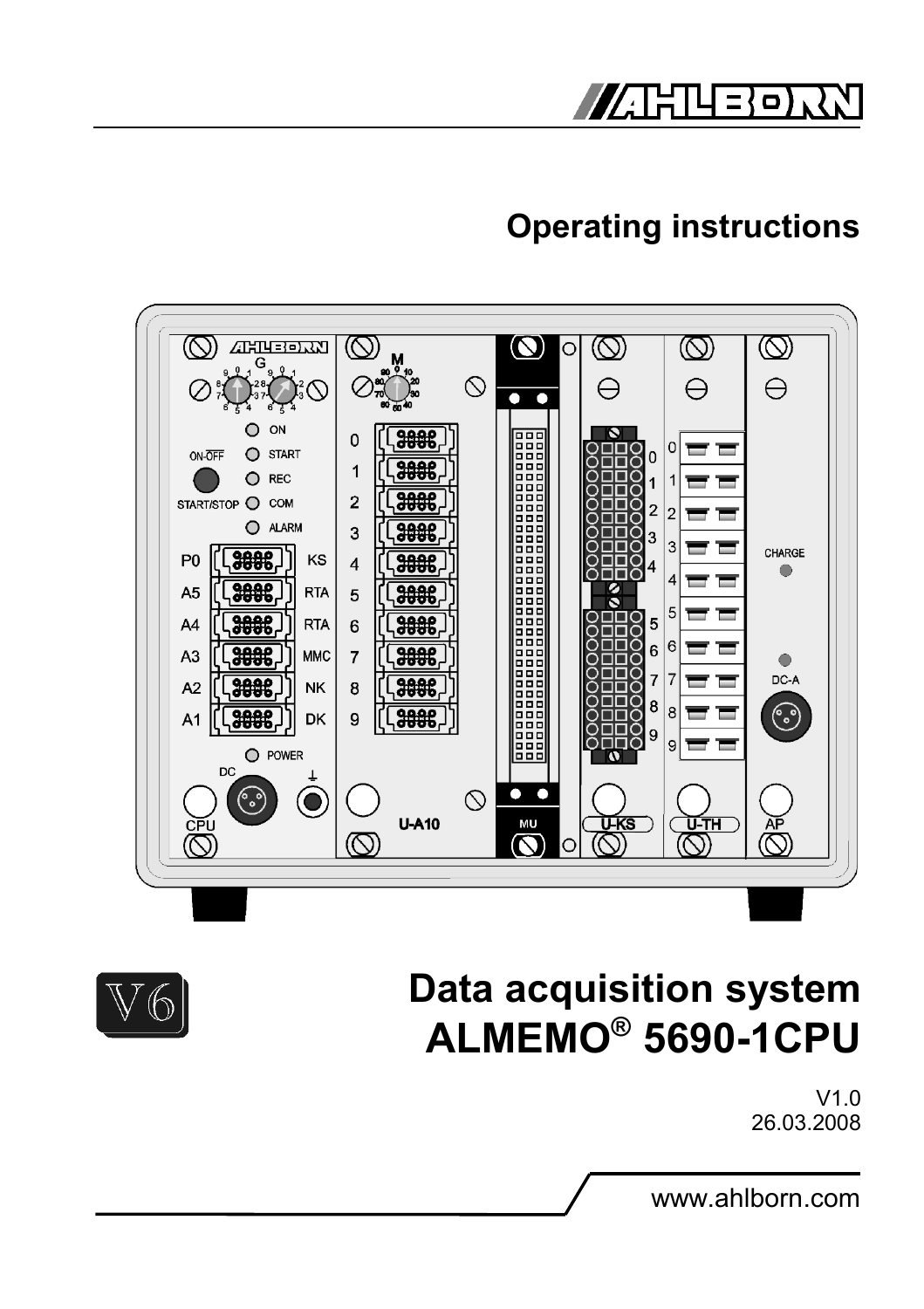# **1. OPERATING CONTROLS**

<span id="page-1-0"></span>

### **(1) Plug-in CPU module : CPU measuring circuit**

**(a) Key ON / OFF, START / STOP ON** Power ON **START** Start measuring **STOP** Stop measuring

**OFF** Power OFF, Hold key pressed down

- **(b) Code switches**
	- **G** Device address 00 to 99 With option XU or XM 3 addresses are used, device address 0 to 7 only !

### **(c) Status LEDs**

- **ON** Device switched ON
- **START** Measuring operation started
- **REC** Measuring with results saved
- **COM** Measuring with output
- **ALARM** Limit value overshoot Sensor breakage, LoBat (flashes)

### **(d) Output sockets A1 to A5, P0**

**A1** V24 interface / optic fiber (ZA1909-DK5/L) USB interface (ZA1919-DKU) RS 422 (ZA 5099-NVL/NVB) Ethernet (ZA 1945-DK)

**A2** Network cable / optic fiber (ZA1999-NK5/ NKL)

> Analog output (ZA1601-RK) V5 / V6 periphery (ZA 1000/6-EAK)

- **A3** MMC card connector (ZA1904-MMC)
- **A4** V6 periphery (ZA 8006-RTA3)
- **A5** V6 trigger input (ZA 1006-ET/EK)
- **P0** option Relay, trigger, analog, internal
- **(e) DC connection socket 12 V**

Mains adapter (ZB 1212-NA6, 12 V, 3 A) Cable, electrically isolated (ZB 3090-UK2, 10 to 30 V, 1.2 A)

**Status LED POWER** Mains supply, present

**(f) Ground socket**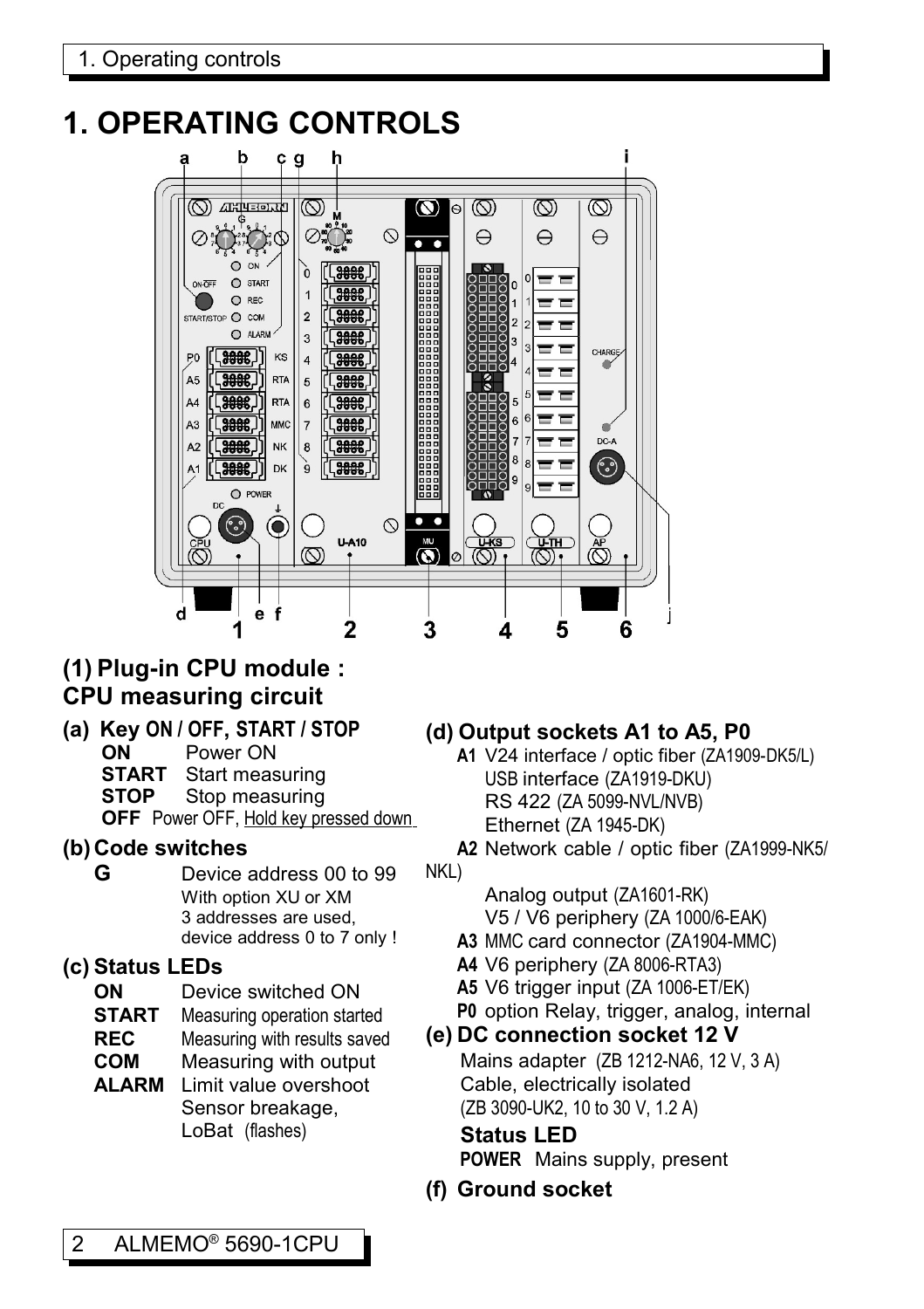**Measuring inputs implemented with selector switch boards : (2) Plug-in module U-A10 : Selector switch board 10 ALMEMO sockets (g) Code switches M :** Measuring point x : for any 10 ALMEMO sensors **(h) Measuring inputs 0 to 9** x0 to x9 for all ALMEMO sensors x+10 to x+39 maximum 30 additional channels **(3) Module U-MU : Selector switch board 10x MU connector Code switch, internal :** Measuring point x : 10 to 90 on board **Measuring inputs**  $x0$  to x9 for analog sensors without their own power supply x+10 to x+39 maximum 30 additional channels **(4) Plug-in module U-KS : Selector switch board 2x 5 clamp connector Code switch, internal :** Measuring point x : 10 to 90 on board **Measuring inputs**  $x0$  to x9 for analog sensors without their own power supply x+10 to x+39 maximum 30 additional channels **(5) Plug-in module U-TH : Selector switch board 10 thermal sockets Code switch M :** Measuring point x : for 10 sensors with miniature thermal connectors **Measuring inputs**  $x0$  to x9 for analog sensors without their own power supply x+10 to x+39 maximum 30 additional channels

**Active selector switch boards** with their own measuring circuit (option 5690-M) are labeled with **M** instead of **U** : **M-A10**, **M-MU**, **M-KS**, **M-TH**

| (6) Plug-in module AP :    |                       | <b>Rechargeable battery</b>                          |
|----------------------------|-----------------------|------------------------------------------------------|
| (i) Connection socket DC-A |                       | Mains adapter 12 V<br>(ZB 1212-NA6, 12 V, 5 A)       |
| (i) Status LEDs            | DC-A<br><b>CHARGE</b> | Mains supply, present<br>Batteries are being charged |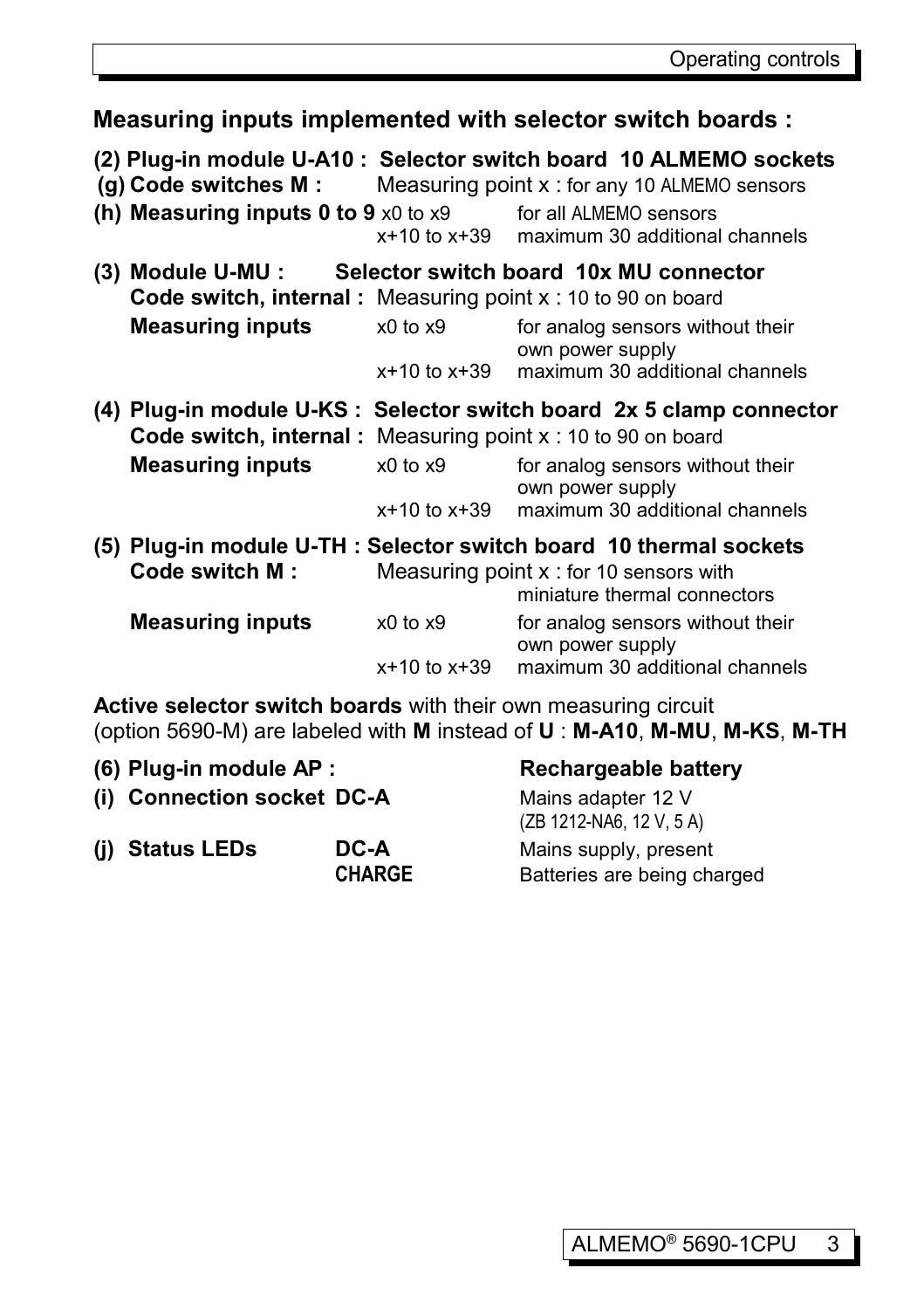# **2. TABLE OF CONTENTS**

| $\mathbf{1}$ . |                                                               |  |
|----------------|---------------------------------------------------------------|--|
| 3.             |                                                               |  |
|                |                                                               |  |
|                |                                                               |  |
|                | 3.3 How to deal with rechargeable batteries (option) 7        |  |
|                |                                                               |  |
| 4.             |                                                               |  |
|                |                                                               |  |
|                |                                                               |  |
|                |                                                               |  |
|                |                                                               |  |
| 5.             |                                                               |  |
| 6.             |                                                               |  |
|                |                                                               |  |
|                |                                                               |  |
|                | 6.3 Operation with rechargeable battery (only with E5690AP)14 |  |
|                |                                                               |  |
|                |                                                               |  |
|                |                                                               |  |
| 7.             |                                                               |  |
|                |                                                               |  |
|                |                                                               |  |
|                |                                                               |  |
|                |                                                               |  |
| 8.             |                                                               |  |
| 9.             |                                                               |  |
|                |                                                               |  |
|                |                                                               |  |
|                |                                                               |  |
|                |                                                               |  |
|                |                                                               |  |
|                |                                                               |  |
|                |                                                               |  |
|                |                                                               |  |
|                |                                                               |  |
|                |                                                               |  |
|                |                                                               |  |
|                | 11. SPECIAL MEASURING RANGES, LINEARIZATION, MULTI-POINT      |  |
|                | CORRECTION CALIBRATION DATA MANAGEMENT 25                     |  |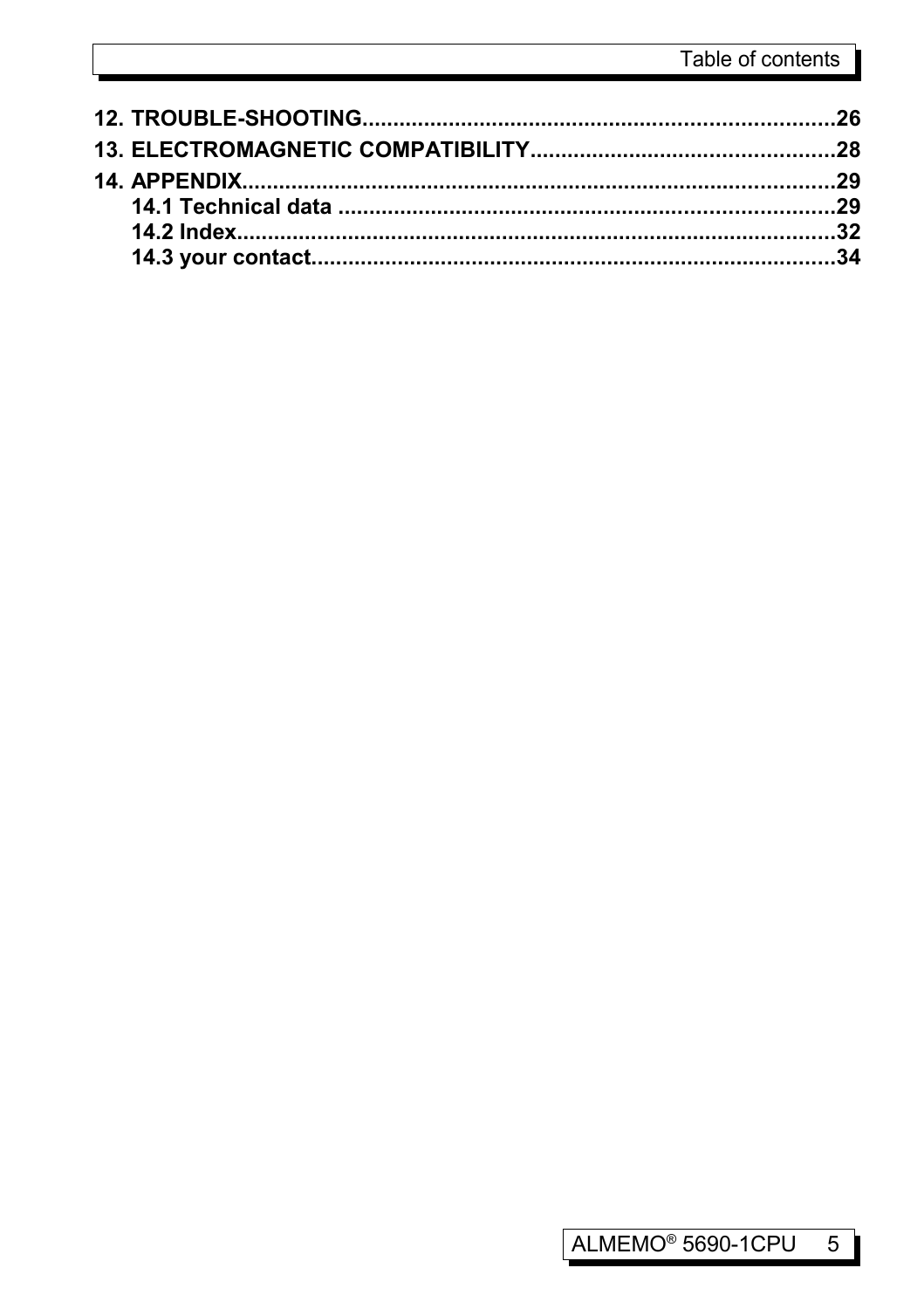# **3. GENERAL**

Congratulations on your purchase of this new and innovative ALMEMO® data acquisition system. Thanks to the patented ALMEMO® connector the device configures itself automatically and thanks to the supplied AMR-Control software its operation should be fairly straightforward. The device can, however, be used with such a wide range of sensors and peripherals and offers many different special functions. You are advised therefore to properly familiarize yourself with the way the sensors function and with the device's numerous possibilities and to carefully read these operating instructions and the appropriate sections in the ALMEMO® Manual. This is absolutely necessary to avoid operating and measuring errors and to prevent damage to the device. To help you find the answers to your questions quickly and easily there is a comprehensive index at the end both of these instructions and of the Manual.

### **3.1 Warranty**

Each and every device, before leaving our factory, undergoes numerous quality tests. We provide a guarantee, lasting two years from delivery date, that your device will function trouble-free. Before you return your device to us, please observe the advisory notes in Chapter [12](#page-25-0) Trouble-shooting. In the unlikely event that the device proves defective and you need to return it please wherever possible use the original packaging material for dispatch and enclose a clear and informative description of the fault and of the conditions in which it occurs.

This guarantee will not apply in the following circumstances :

- The customer attempts any form of unauthorized tampering and alteration inside the device.
- The device is used in environments and conditions for which it is not suited.
- The device is used with an unsuitable power supply and / or in conjunction with unsuitable peripheral equipment.
- The device is used for any purpose other than that for which it is intended.
- The device is damaged by electrostatic discharge or lightning.
- The user fails to observe the operating instructions.

The manufacturer reserves the right to change the product's characteristics in the light of technical progress or to benefit from the introduction of new components.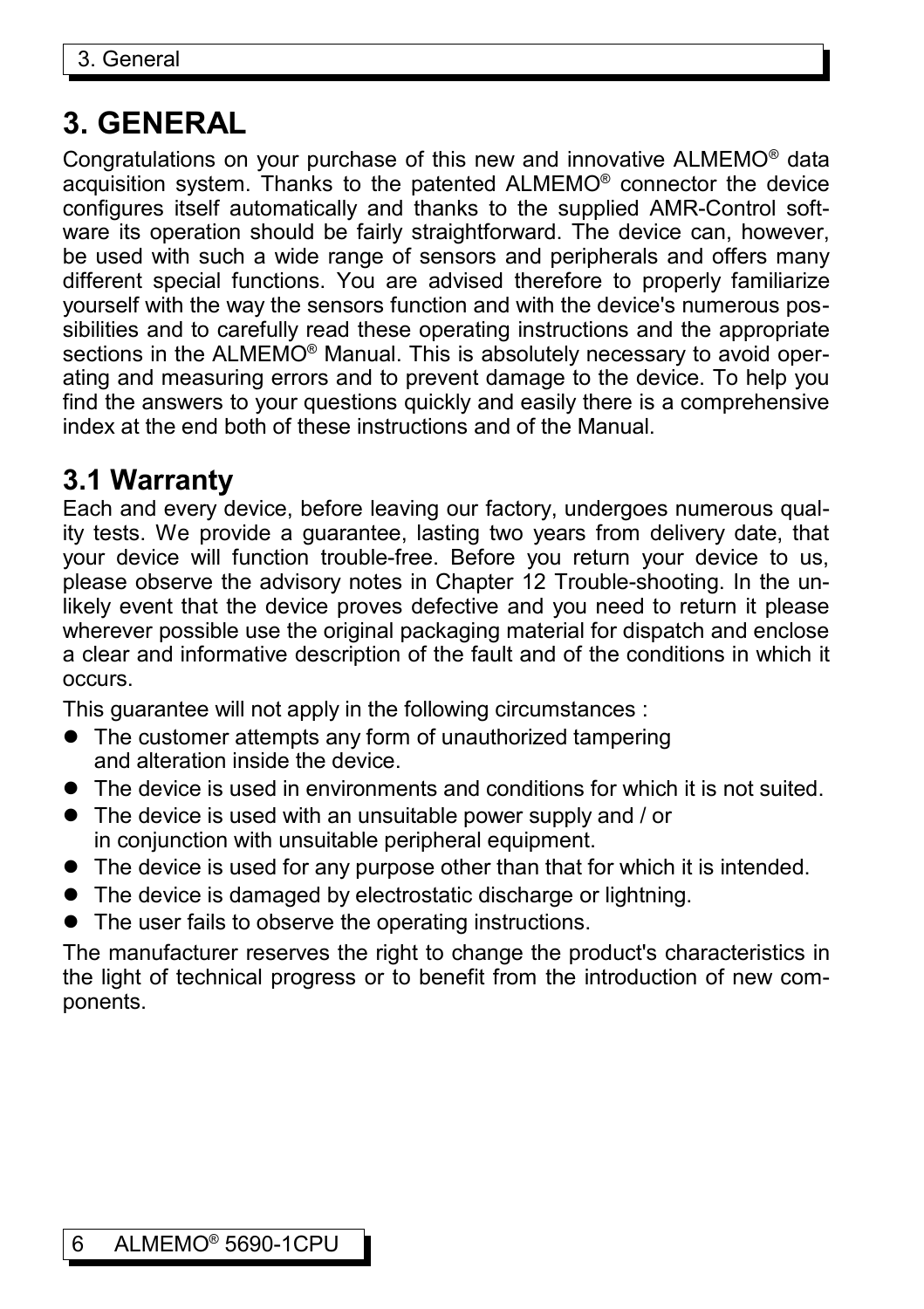# **3.2 Standard delivery**

When you unpack the device check carefully for any signs of transport damage and ensure that delivery is complete.

Measuring instrument ALMEMO® 5690-1CPU, Mains adapter ZB 1212-NA6 12 V / 3 A, These operating instructions, ALMEMO® Manual, CD with the AMR-Control software and various useful accessories

In the event of transport damage please retain the packaging material and inform your supplier immediately.

# **3.3 How to deal with rechargeable batteries (option)**



Usually when the device is delivered the batteries have not yet been charged. First of all therefore the batteries should be charged using the mains adapter provided; continue charging until the **CHARGE** lamp goes out.

Rechargeable batteries must never be short-circuited or thrown on the fire.

Rechargeable batteries are special waste and must not be discarded together with normal domestic waste.

# **3.4 Special notes on use**

- If the device is brought into the work-room from a cold environment there is a risk that condensation might form on the electronics. In measuring operations involving thermocouples pronounced changes in temperature may cause substantial measuring errors. You are advised therefore to wait until the device has adjusted to the ambient temperature before starting to use it.
- Before using the mains adapter make sure that the mains voltage is suitable.
- Be sure to observe the maximum load capacity of the sensor power supply.
- Sensors with their own integrated power supply are not electrically isolated from one another.
- Do not run sensor lines in the vicinity of high-voltage power cables.
- Before you touch any sensor lines, ensure that all static electricity has been discharged.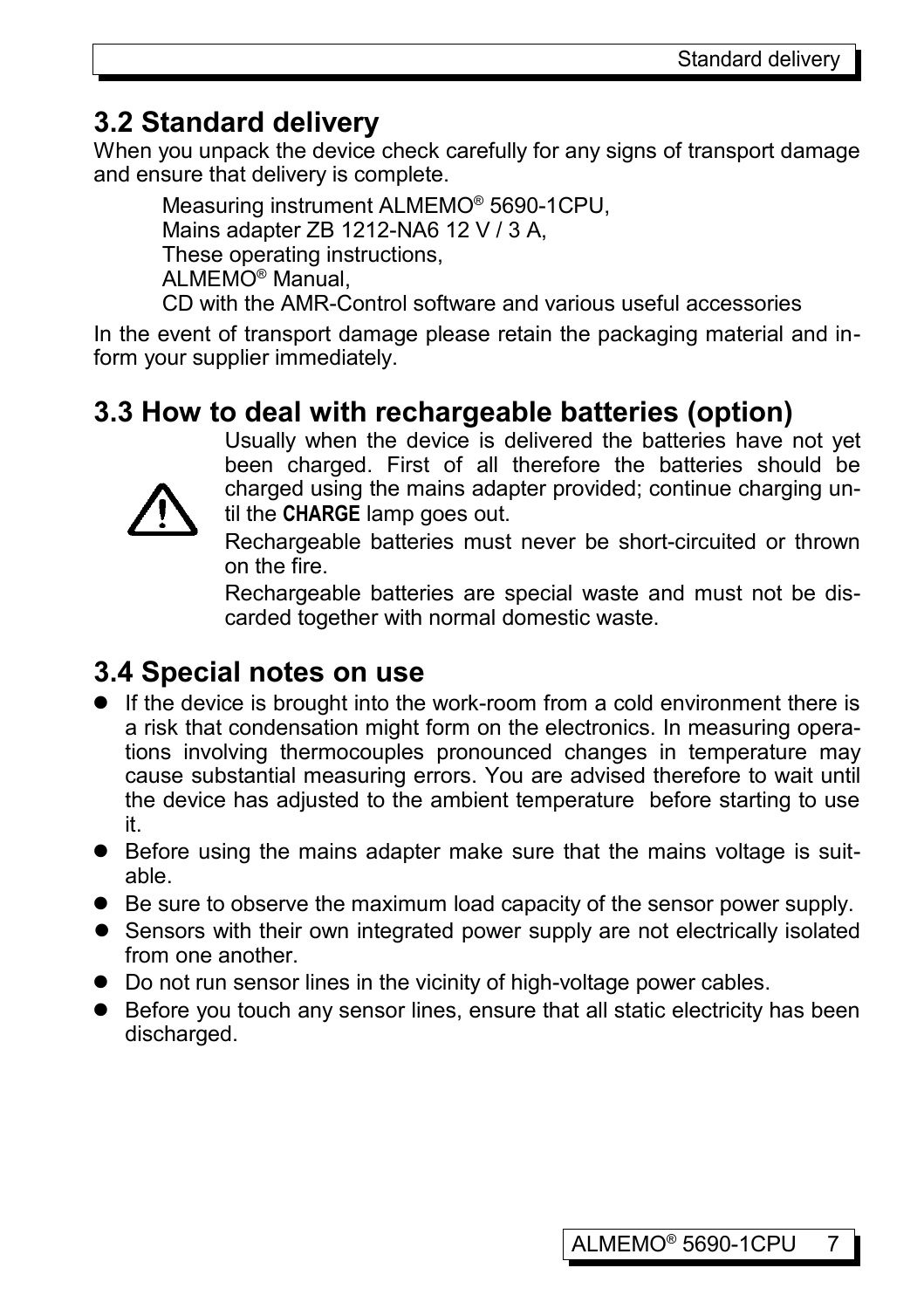# **4. INTRODUCTION**

The data acquisition system ALMEMO**®** 5690-1CPU is a new member in our family of unique measuring devices - all equipped with Ahlborn's patented AL-MEMO® connector system. The intelligent ALMEMO® connector offers decisive advantages when connecting sensors and peripherals because all parameters are stored in an EEPROM located on the connector itself; repeat programming is thus no longer necessary.

All sensors and output modules can be connected to all  $ALMEMO<sup>®</sup>$  measuring instruments in the same way. Programming and functioning are identical for all units. The following points apply to all devices in the ALMEMO® measuring system; these are described in detail in the ALMEMO<sup>®</sup> Manual which is included in delivery with each device :

Detailed explanation of the ALMEMO® system (Manual Ch 1) Overview of the device functions and measuring ranges (Manual Ch 2) Basic principles, operating instructions, and technical data for all sensors (Manual Ch 3) Options for connecting your own existing sensors (Manual Ch 4)

All analog and digital output modules (Manual Section 5.1)

Interface modules USB, RS232, optic fiber, Ethernet (Manual Section 5.2)

The whole ALMEMO® networking system (Manual Section 5.3)

All functions and their operation via the interface (Manual Ch 6)

Complete list of interface commands with all the printouts (Manual Ch 7)

The operating instructions you are now reading cover only those features and controls that are specific to this device. Many sections therefore also refer to the more detailed description in the Manual; (see Manual, Section xxx).

### **4.1 How the system functions**

The ALMEMO® 5690-2CPU system has a CPU measuring circuit board for over 70 measuring ranges without their own measuring inputs. These are implemented in the form of various selector switch boards. The 84-DU housing can accommodate up to 190 electrically isolated inputs - for all ALMEMO® sensors (U-A10) but also for sensors with thermal connector (U-TH) or free ends (U-MU or U-KS). High scanning rates can be achieved thanks to the active selector switch boards with their own measuring circuit (option 5690-M). To accommodate the various expansion stages the desktop housing is available in 12- DU / 32-DU / 84-DU sizes and a 19-inch rack is available. For the purposes of recording and logging data the device incorporates a 2-MB battery-buffered RAM (or non-volatile FeRAM, available as an option ) with capacity for some 400,000 measured values. With an external memory connector and multimedia card storage capacity is virtually unlimited. There are six output sockets which can be used to connect all types of ALMEMO® output module, e.g. analog output, digital interface, memory connector, trigger input, or alarm contacts simultaneously. Several devices can be networked by simply linking them together via cable.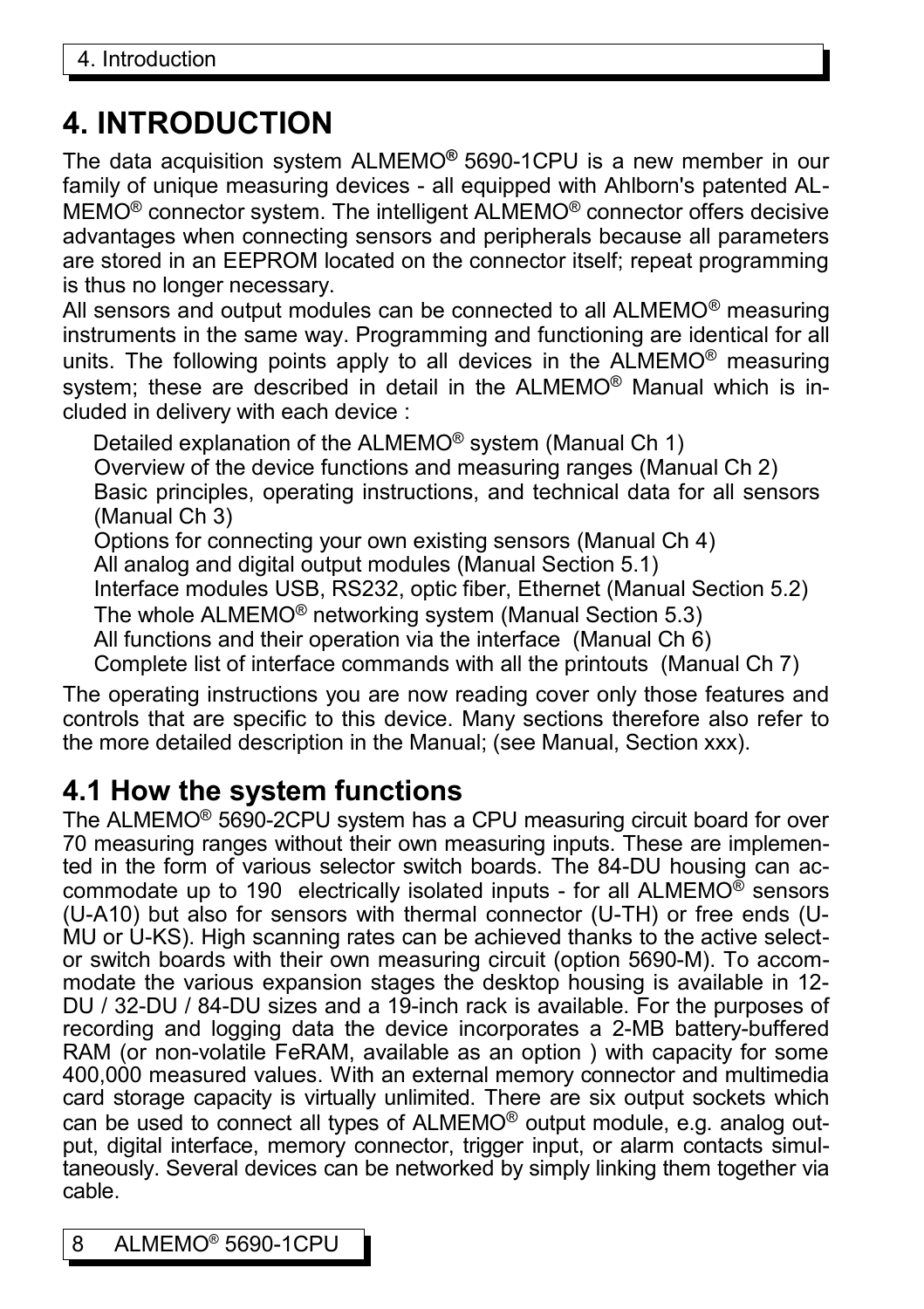The system is fed by default via a 12-V mains adapter. A rechargeable battery module AP is also available as an option.

### **4.1.1 Sensor programming**

The measuring channels are programmed, completely and automatically, by the ALMEMO® connectors. However, the user can easily supplement or modify this programming via the interface.

### **Measuring ranges**

Appropriate measuring ranges are available for all sensors with a non-linear characteristic, e.g. 10 thermocouple types, NTC and Pt100 probes, infrared sensors, and flow transducers (rotating vanes, thermoanemometers, Pitot tubes). For humidity sensors additional function channels are available for calculating humidity variables such as dew point, mixture ratio, vapor pressure, and enthalpy. Even complex chemical sensors are supported. Measured values from other sensors can also be acquired using the voltage, current, and resistance ranges with individual scaling in the connector. Existing sensors can also be used - so long as the appropriate ALMEMO® connector is connected via its screw terminals. For digital input signals, frequencies, and pulses, adapter connectors are available with an integrated microcontroller. It is thus possible to connect virtually any sensor to any ALMEMO® measuring instrument and to change sensors without the need for any extra settings.

### **Function channels**

Maximum, minimum, and differential values of certain measuring points can be programmed as function channels and can be processed and printed like normal measuring points. There are also function channels available for special measuring tasks, e.g. to determine volume flow, temperature coefficient Q/∆T, and wet bulb globe temperature, etc..

### **Units**

The 2-character units display can be adapted for each measuring channel so that both the display and the printout always indicate the correct units, e.g. when a transmitter is connected. Conversion between °C (Centigrade) and °F (Fahrenheit) is performed automatically.

### **Measured value designation**

Each sensor is identified by means of a 10-character alphanumeric name. This name is entered via the interface and will appear in the printout or on the computer display.

### **Correction of measured values**

The measured value on each measuring channel can be corrected both in terms of zero-point and gain; this means that even sensors usually requiring initial adjustment (e.g. expansion, force, pH) can be freely interchanged. Zeropoint correction and, partly at least, gain adjustment can be performed at the touch of a button.

**A new feature** is the possibility of user-defined linearization or multi-point calibration; (see Section [11\)](#page-24-0).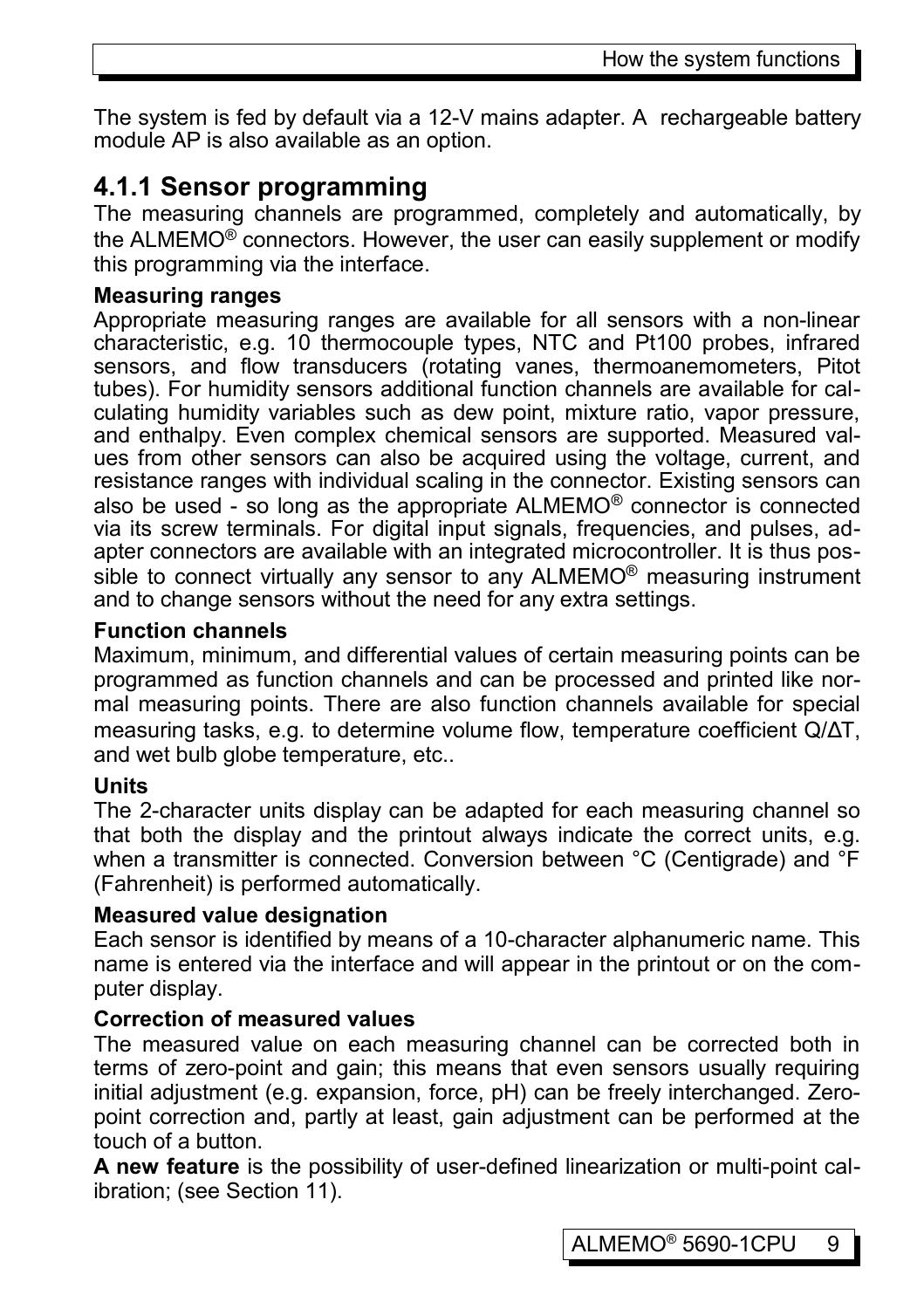### **Scaling**

The corrected measured value on each measuring channel can also be further scaled in terms of zero-point and gain - using the base value and factor. The decimal point position can be set by means of the exponent function. The scaling values can be calculated automatically by setting to zero and entering the nominal setpoint.

### **Limit values and alarm**

Per measuring channel two limit values can be set (1 maximum and 1 minimum). In the event of one of these limit values being exceeded two internal relays (option) or external relay output modules actuate the alarm contacts; these can be allocated individually to specific limit values. Hysteresis is set by default to 10 digits; however, it can be adjusted to any value between 0 and 99 digits. The exceeding of a limit value can also be used to automatically start or stop measured value recording or to initiate other specified action; (see Manual 6.6.5).

### **Sensor locking**

All sensor data stored in the connector EEPROM can be protected by means of a graduated locking function against undesired access.

### **4.1.2 Measuring operations**

Up to 4 measuring channels are available per transducer; i.e. it is also possible to evaluate double sensors, individually scaled sensors, and sensors with function channels. All activated measuring points are scanned continuously at the selected measuring rate (standard 10 mops, maximum 100 mops) (mops = measuring operations per second). Data is output, if available, to the interface, to a measured value memory, or to an analog output.

A higher scanning rate of up to 400 mops can be achieved by using selector switch boards with their own measuring circuit (option 5690-M); these operate in parallel and are scanned via a high-speed bus. However, in this mode semicontinuous measuring point scanning and sleep mode are no longer supported.

### **Measured values**

Measured values are acquired automatically with auto-zero and self-calibration; however, they can also be corrected and scaled arbitrarily as required. With most sensors a sensor breakage is detected automatically.

### **Analog output and scaling**

Each measuring point can be scaled by means of analog start and analog end in such a way that the measuring range thus defined covers the full range of the analog output (2 V, 10 V, or 20 mA). At the analog outputs the device can output the measured value from any measuring point or a programmed value.

### **Measuring functions**

With some sensors, to achieve optimal measured value acquisition, certain special measuring functions are required. Cold junction compensation is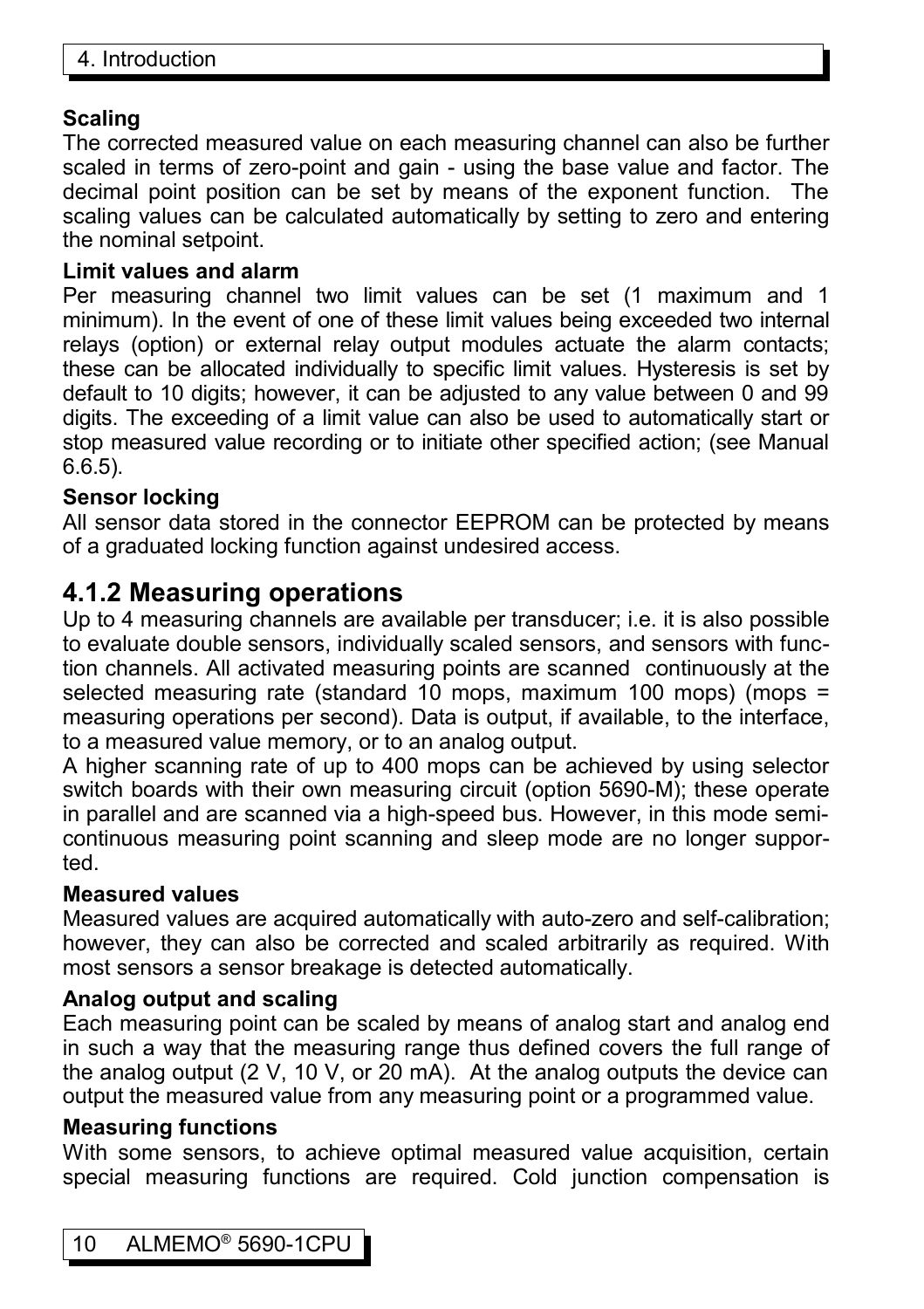provided for thermocouples; temperature compensation is provided for dynamic pressure, pH, and conductivity probes; and atmospheric pressure compensation is provided for humidity sensors, dynamic pressure sensors, and  $O<sub>2</sub>$ sensors.

### **Maximum and minimum values**

Each measuring operation acquires and stores the maximum and minimum values with date and time-of-day. Each of these values can be output, used as function channel, or deleted.

### **Average value**

Measured values can be expressed as a sliding average obtained by continuous automatic smoothing or manually averaged over a certain period or cycle or over a series of individual measuring operations.

### **4.1.3 Process control**

To record the measured values from all connected sensors in digital form measuring point scanning is performed continuously with measured value output according to a time-based process control. This may be per output cycle or, if really rapid results are required, at the measuring rate itself. The measuring operation can be started and stopped by means of a key, the interface, an external trigger signal, the real-time clock, or by a specified limit value being exceeded.

### **Date and time-of-day**

All measuring operations can be accurately logged using the real-time clock with date function or in terms of the pure measuring time. For the purposes of automatically starting / stopping a measuring operation the start / stop date and time-of-day and / or the actual measuring duration can be programmed.

### **Cycle**

The cycle can be programmed to any value between 00:00:01 (1 second) and 59:59:59 (hh:mm:ss). This function permits cyclic output of measured values to the interfaces or to the memory and provides cyclic calculation of the average value.

### **Print cycle factor**

The print cycle factor can be used to restrict data output from particular channels (in order to save storage capacity) or to obtain cyclic average values and summation values over longer periods.

### **Averaging over measuring point scans**

The measured values from measuring point scans can be averaged either over the whole measuring duration or over the specified cycle. These average values can then be output and saved on a cyclic basis to function channels provided for this purpose.

#### **Measuring rate**

The possible measuring rates are 2.5 / 10 / 50 / 100 mops (measuring operations per second) and on just one channel even 400 mops. Recording can be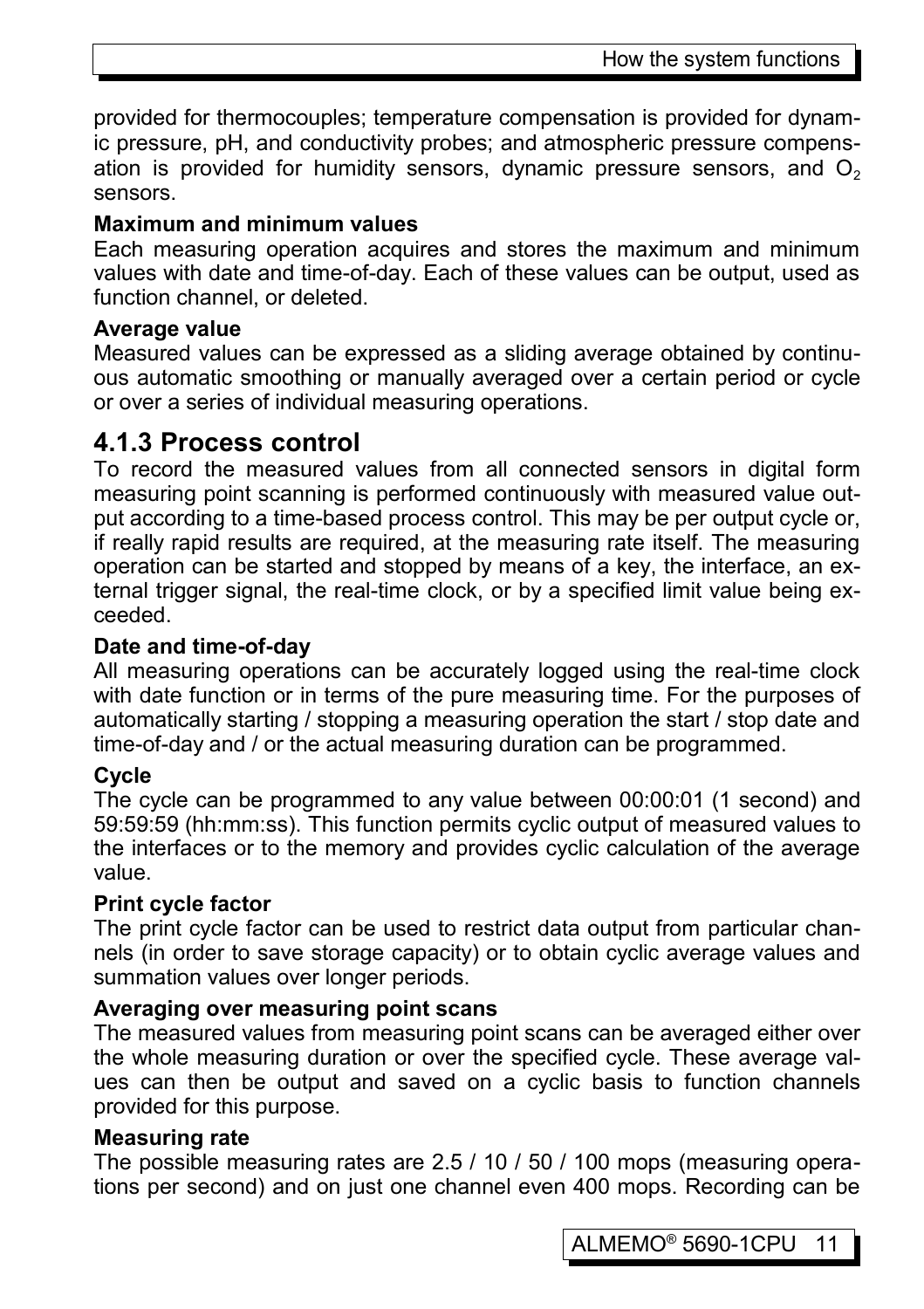accelerated if all measured values are saved to memory and / or output to the interface at the full measuring rate. With option XM and using selector switch boards with integrated measuring circuit the scanning time can be further reduced; these boards operate in parallel and are thus scanned with most active measuring points within the measuring time per board.

#### **Measured value memory**

To save measured values there are 3 methods.

As standard the device incorporates a 2-MB battery-buffered RAM; this provides sufficient storage capacity for up to 400,000 measured values. For higher reliability for applications conducted over long periods a non-volatile FeRAM is available as an option. Both memory types can be organized and configured in either linear or ring form. Output is via the interface. Selection can be specified according to a time interval or number.

**New** Or alternatively an external memory connector with multimedia memory card can simply be connected at socket A3. This solution, depending on the size of the card, offers a virtually limitless memory capacity. With an external memory connector, available as an accessory, up to 128 files can be saved and then read out very quickly via any standard card reader. For applications conducted over long periods it is even possible to have daily files generated automatically.

### **Numbering of measuring operations**

By entering a number single scans or entire series of measuring operations can be identified and selectively read out from the memory.

### **Control outputs**

Up to 90 output relays or analog outputs in appropriate external adapters (ZA-8006-RTA3) or on plug-in boards can be individually addressed.

### **Output**

All data logs, all saved measured values, and all programming parameters can be output to any peripheral equipment. RS232, RS422, USB, and Ethernet interfaces are available via the appropriate interface cables. Wireless communication is also possible via Bluetooth. Measured data can be output in list, column, or table format. Files in table format can be processed directly using any standard spreadsheet software or the Win-Control software package. The print header can be programmed to refer specifically to your company or to your application.

### **Networking**

All ALMEMO<sup>®</sup> devices can be addressed and can be easily networked by simply linking them together via network cable or for longer distances via RS422 network distributors. The CPU with option XU or XM occupies 3 addresses because each address can manage only 100 measuring channels.

### **Software**

Each ALMEMO® Manual is accompanied by the software package AMR-Control; this can be used to configure the measuring instrument, to program the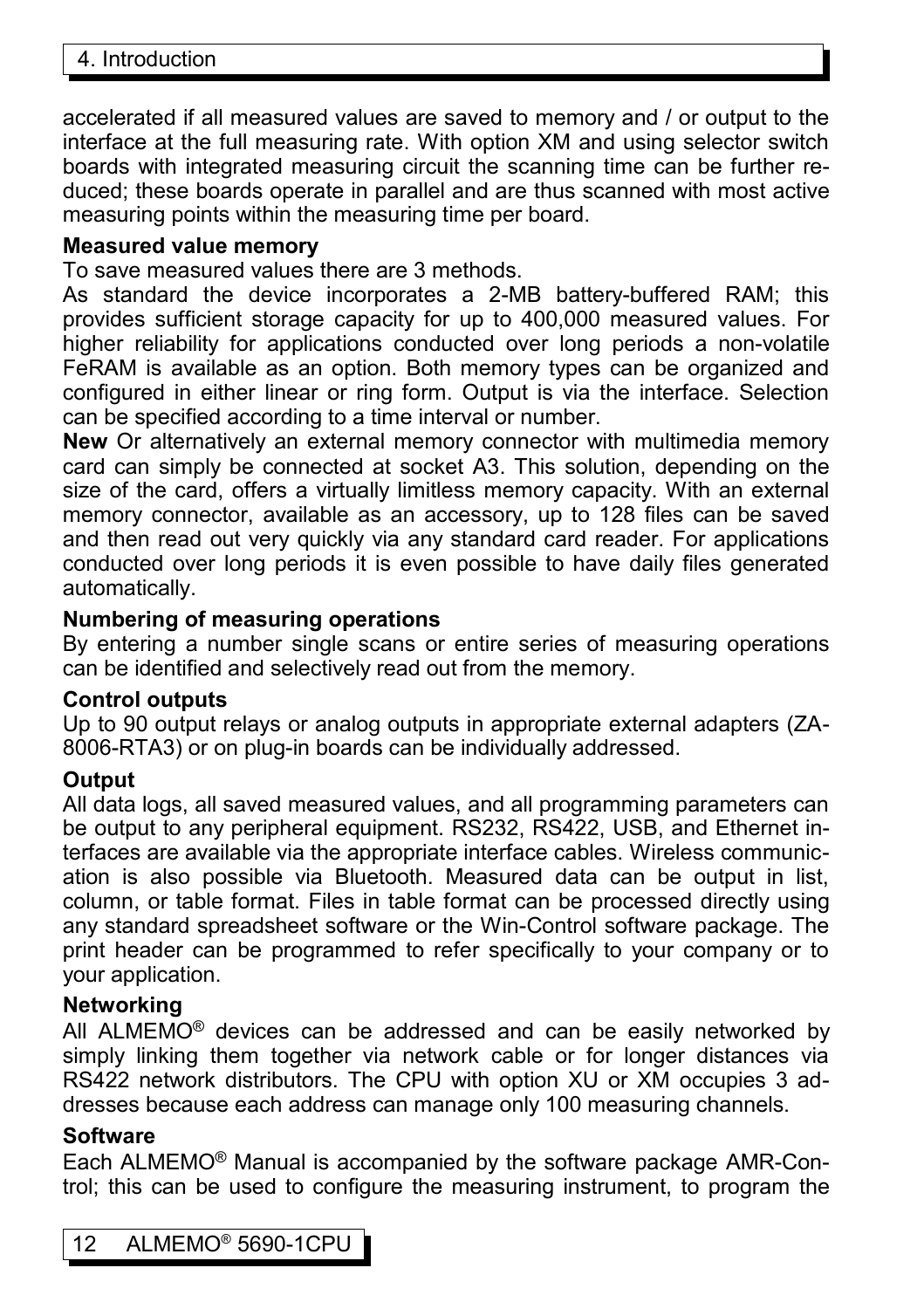sensors, and to read out from the measured value memory. Using the integrated terminal, measuring operations can also be performed online. The WIN-DOWS® software package WIN-Control is also available; this can be used for the purposes of measured value acquisition via networked devices, for graphical presentation, and for more complex data processing.

# **5. COMMISSIONING**

**1. Sensor connection** Plug in the sensor at any socket **M0** to **Mxx** (2h); see Sectio[n7.](#page-15-0)

**2. Power supply** Connect mains adapter at **DC**socket (1a); see Section [6.1.](#page-13-0)

**3. Switching on** Press the **ON** key (1d); see Section [6.5.](#page-14-0)

### **4. Device configuration by PC via the interface**

 Connect computer via interface cable to socket A1 (1c); (see Manual 5.2). Activate the software, e.g. the supplied AMR-Control.

Identify the device by means of <Search network>.

If the device is not found select <Setup interface>.

 Set the appropriate COM interface and baud rate to 9600 baud; (see Manual 6.1.1).

<Update list>

<Program device>

Input "cycle" for automatic measuring point scan; (see Manual 6.5.2). Activate "With memory" to save (only with option S or memory connector). If necessary "Accept date and time-of-day from PC"; (see Manual 6.2.8). Program the output format; (see Manual 6.5.5 and 6.6.1). "Table" for MS-Excel / "List" or "Columns" for printer or text editor

### **5. Measured data acquisition from PC without saving in device**

Call up <File - terminal>; (see Manual 6.1.3).

<Open file - terminal - log>, enter file name, "Save"

Start measuring operation by actuating the "Start" button or pressing the **START/ STOP** key; (see Manual 6.6).

Stop measuring operation by actuating the "Stop" button or pressing the **START/ STOP** key.

<Close file - terminal - log>

Call up file e.g. from MS-Excel and import using semi-colon ";" as separator; (see Manual 6.1.4)..

### **6. Saving measured values in the device**

Call up <Devices - Measured value memory>.

If necessary "Clear memory" "Execute"; (see Manual 6.9.3).

 For long-term recording (cycle > 2 minutes) Activate sleep mode; see Section [10.2.4.](#page-23-0)

"Start saving to memory" immediately or

ALMEMO® 5690-1CPU 13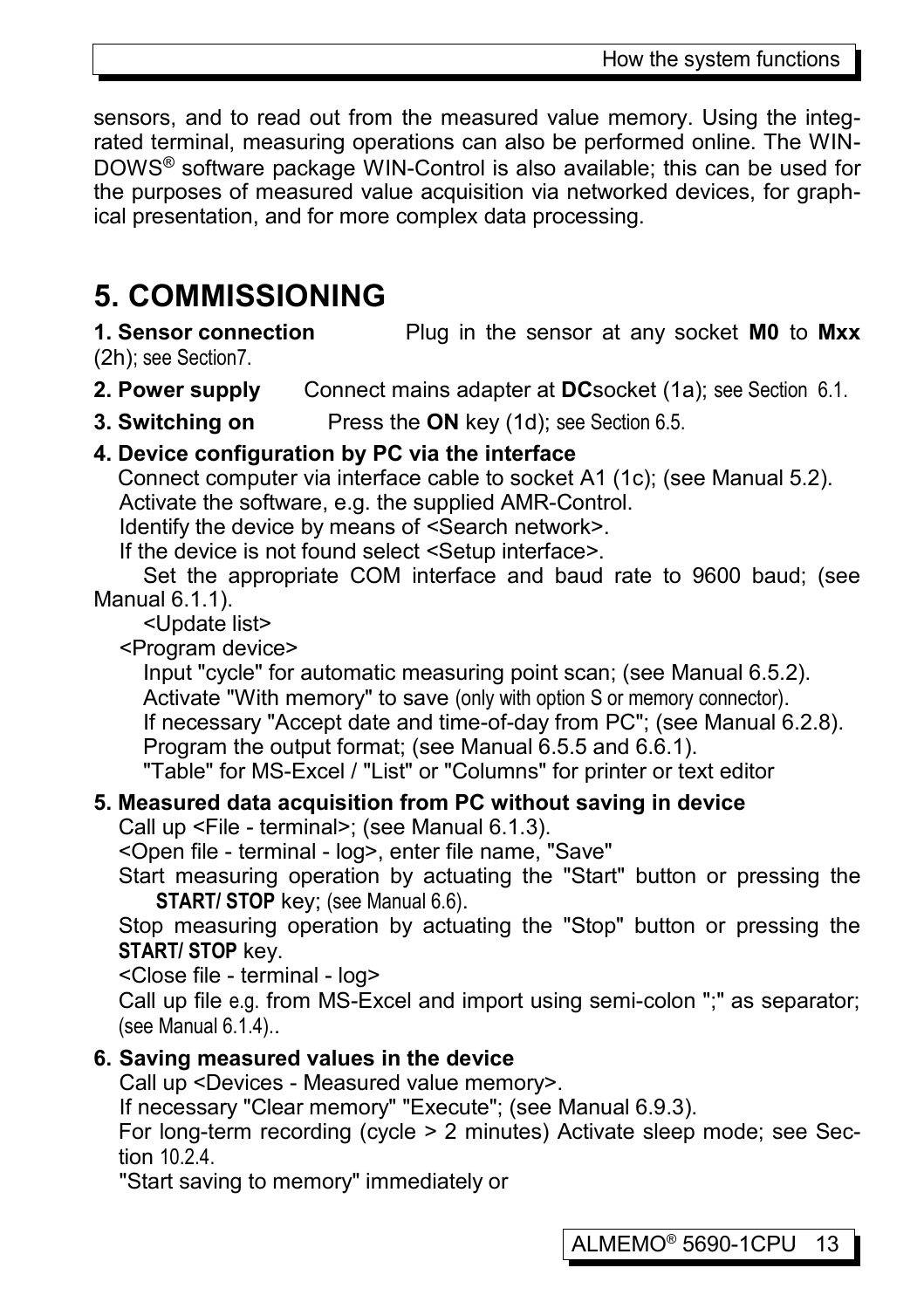Start measuring operation on site by pressing **START/ STOP** key.

Or in <Program device> enter measuring operation "Start date / time"´and "End date / time"; (see Manual 6.6.2).

At the end of the measuring operation stop recording again by pressing **START/ STOP**.

### **Transferring data from memory to the computer**

If you are using a memory connector remove the multimedia card and transfer via a USB reader to the PC (see Manual 6.9.4.2) or

Reconnect the computer via the interface cable at socket A1 (2f); see above. In AMR-Control call up <Devices - Measured value memory>.

Click on "Read out complete memory".

Read out "Execute", enter file name, "Save"; (see Manual 6.9.3).

Call up file e.g. from MS-Excel and import using semi-colon ";" as separator; (see Manual 6.1.4).

# **6. POWER SUPPLY**

Power can be supplied to the measuring instrument in any of the following ways :

Mains adapter 12 V / 3 A  $ZB1212NAB$ Electrically isolated power supply cable, 10 to 30 VDC, 1.25 A ZB3090UK2 Rechargeable battery module, NiMH 9.6 V / 1600 mAh ES5690AP See product overview, Annex 14 and the following chapters.

### <span id="page-13-0"></span>**6.1 Mains operation**

To power the device from the mains use the mains adapter provided, 12 V / 3A (ZB 1212-NA6). The mains adapter must be connected to the DC socket (1a) and locked by twisting to the right; (LED **POWER** lights up).

If necessary the device can also be grounded via the bare socket (1g) (e.g. protective ground connector).

# **6.2 External DC voltage supply**

The **DC** socket (1a) can also be used to connect another DC voltage, 10 to 13 V (minimum 200 mA). For this connection use a cable with 2 banana plugs (ZB 5090-EK). If, however, the power supply has to be electrically isolated from the transducers or if a larger input voltage range (10 to 30 V) is required, then electrically isolated supply cable ZB 3090-UK2 must be used. It will then be possible to use the measuring instrument in a 12-volt or 24-volt on-board supply system.

### <span id="page-13-1"></span>**6.3 Operation with rechargeable battery** (only with E5690AP)

For mains-independent operation the system must be equipped with module AP with eight NiMH rechargeable batteries (9.6 V / 1600 mAh). At a current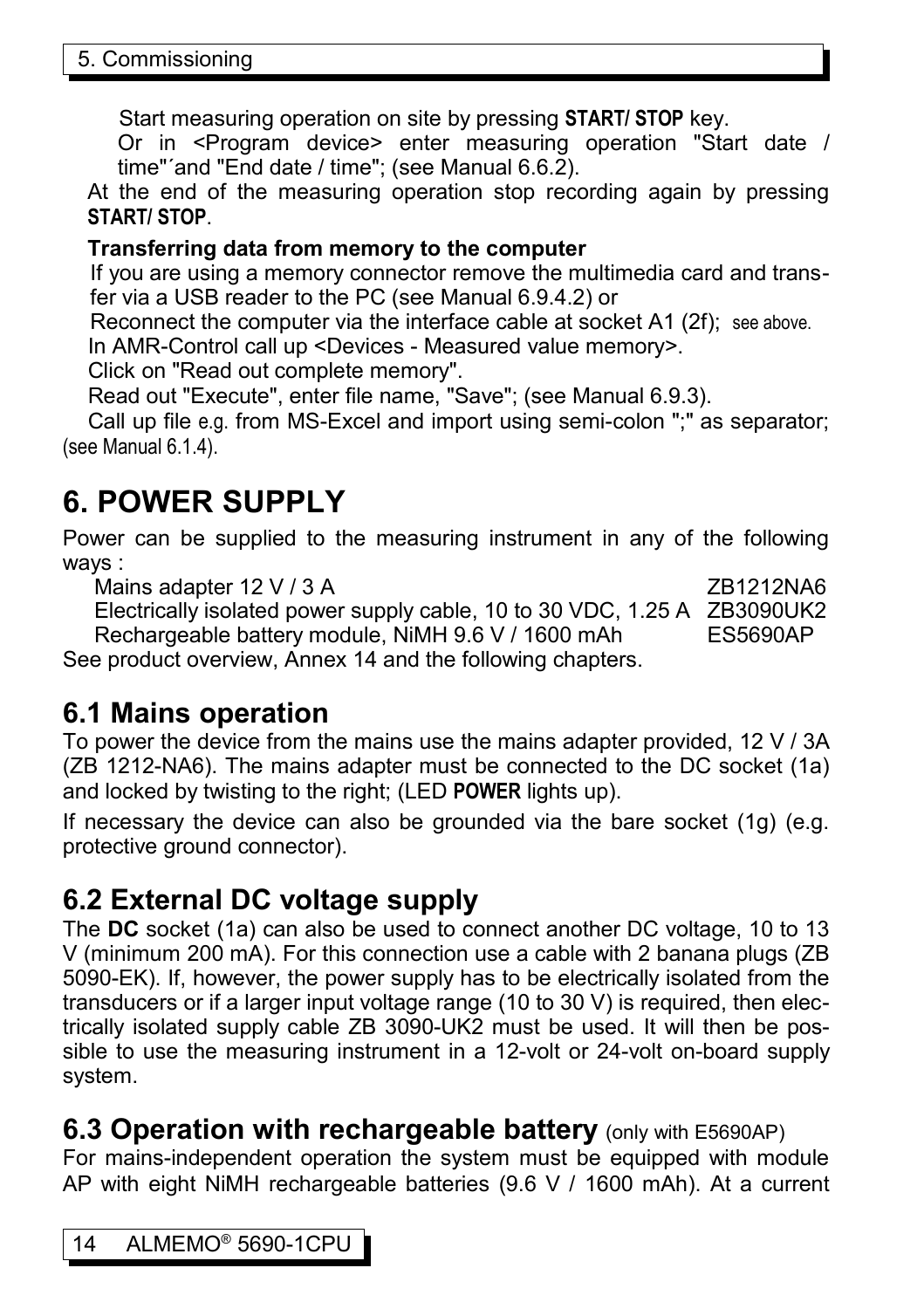consumption of approx. 25 mA this will give an operating time of approx. 60 hours. To prolong the operating time for the purposes of long-term recording the device can be left in SLEEP mode; (see [10.2.4\)](#page-23-0). When the remaining capacity of the rechargeable batteries drops to approx. 10%, the **ALARM** LED in the display will start flashing; as soon as this happens the batteries must be recharged without further delay. If the batteries are completely discharged the device will switch off to avoid the risk of critically low discharge. The measured data and time-of-day will, however, be retained; see [6.6.](#page-15-1) The NiMH rechargeable batteries can in fact be recharged at any time and in any charge status using the intelligent charge circuitry. To charge the batteries the mains adapter ZB 1212-NA6 (12 V / 3A) must be connected to socket **DC-A** on the AP module. The "**CHARGE**" lamp should then light up indicating that the batteries are being recharged. After approx. 3.5 hours the batteries should be fully recharged and the LED goes out again. After a certain period the batteries are then recharged again; the charge circuitry then switches over to trickle charge. The mains adapter can thus be left permanently connected to the measuring instrument in buffer mode without risk of overcharging the batteries.

### **6.4 Sensor supply**

At the terminals  $+$  (plus) and  $-$  (minus) in the ALMEMO<sup>®</sup> connector there is, for mains operation, a sensor supply voltage available, approx. 11.5 V (400 mA / plug-in module) (self-healing fuse 500 mA); the total current requirement (device, sensors, output modules) is limited to approx. 1 A. During battery operation the battery voltage is available, 9 to 11.5 V. Other voltages (12, 15, or 24 V or references for a potentiometer and strain gauge) can be obtained using special connectors; (see Manual 4.2.5 and 4.2.6).

# <span id="page-14-0"></span>**6.5 Switching ON / OFF, reinitialization**

To switch the device **ON** press the **ON / OFF** key (1d); if all is in order the "**ON**" lamp lights up. To switch the device **OFF** press the **ON / OFF** key and hold down for approx. 1 second. After the device is switched off the real-time clock continues to run and all saved values and settings are retained intact; (see [6.6\)](#page-15-1).

If the device behaves abnormally as the result of interference (e.g. electrostatic or mains failure), you are advised to try clearing the problem first of all by simply reinitializing, i.e. switching off and then on again.

If this does not help then you are advised to restore all device programming to the factory default settings. The device can be **reset** by setting the code switch **G** (1f), before switching on, to address 99. This has the effect of also resetting the baud rate on the data cable (if connected) to 9600 baud. However, the programming of the sensors in the ALMEMO<sup>®</sup> connectors always remains unaffected and intact.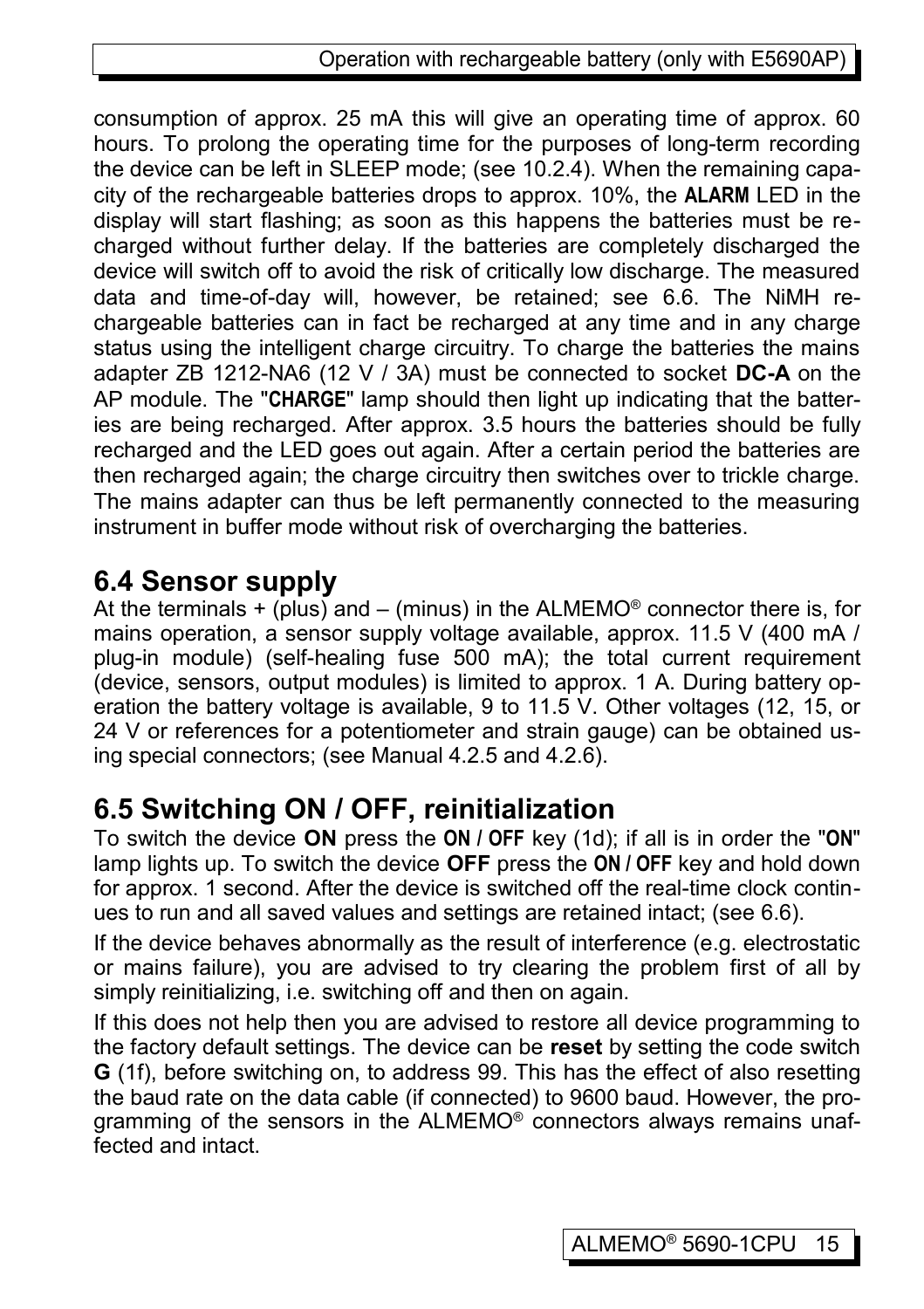### <span id="page-15-1"></span>**6.6 Data buffering**

The sensor's programming is stored in the EEPROM on the sensor connector and the device's calibration and programmed parameters are stored in the EE-PROM on the instrument itself, both on a fail-safe basis. The data in the standard RAM and the date and time-of-day are buffered by a dedicated lithium battery; all this data is retained intact for years - even when the device is switched off and even in the absence of charged batteries. In the event of the lithium battery starting to weaken this will be indicated by a flashing ALARM LED. This still leaves enough time to read out and save the data stored in the memory. The plug-in CPU module can then be pulled out and the lithium battery replaced by a new one. If you have the option with the non-volatile FeRAM or you use the memory connector with the multimedia card then there is no risk of data being lost.

# <span id="page-15-0"></span>**7. CONNECTING THE SENSORS / TRANSDUCERS**

The **measuring inputs** are implemented by means of various passive and active selector switch boards with 10 inputs each; these are switched by photovoltaic relays; (see Section [7.3\)](#page-16-0). The number of plug-in modules is only limited by the size of the housing and the number of available slots; however, the maximum number of channels is around 250. At over 100 measuring channels (requires option XU or XM) the system behaves like 3 devices with addresses as follows. To program and scan measuring points each hundreds group must be addressed with the device address and measuring point number. If only **passive selector switch boards** are being used, all measured values are acquired one after the other by the CPU measuring circuit; the time taken for a measuring point scan increases in proportion to the total number of active measuring channels. To determine the scan time more exactly one special measuring operation and where thermocouples are involved up to 2 cold junction compensation measurements / board are required.

A **higher measuring rate** of up to 400 mops can be obtained by means of **active selector switch boards** with integrated measuring circuit (requires option M), these - all simultaneously - acquire their measuring points themselves and are then quickly scanned by the CPU via the bus (requires option XM). The scanning rate is stipulated by the board with the most measuring points. It is advisable therefore to have the measuring channels distributed as evenly as possible over all selector switch boards.



At this higher measuring rate sensor presence is no longer checked during the measuring operation. Sensors must not be added or removed therefore during the measuring operation.

### **7.1 Sensor / transducer**

At the ALMEMO<sup>®</sup> input sockets on the plug-in ALMEMO<sup>®</sup> modules, types U-A10 or M-A10 (2), any type of ALMEMO<sup>®</sup> sensor can simply be plugged in. The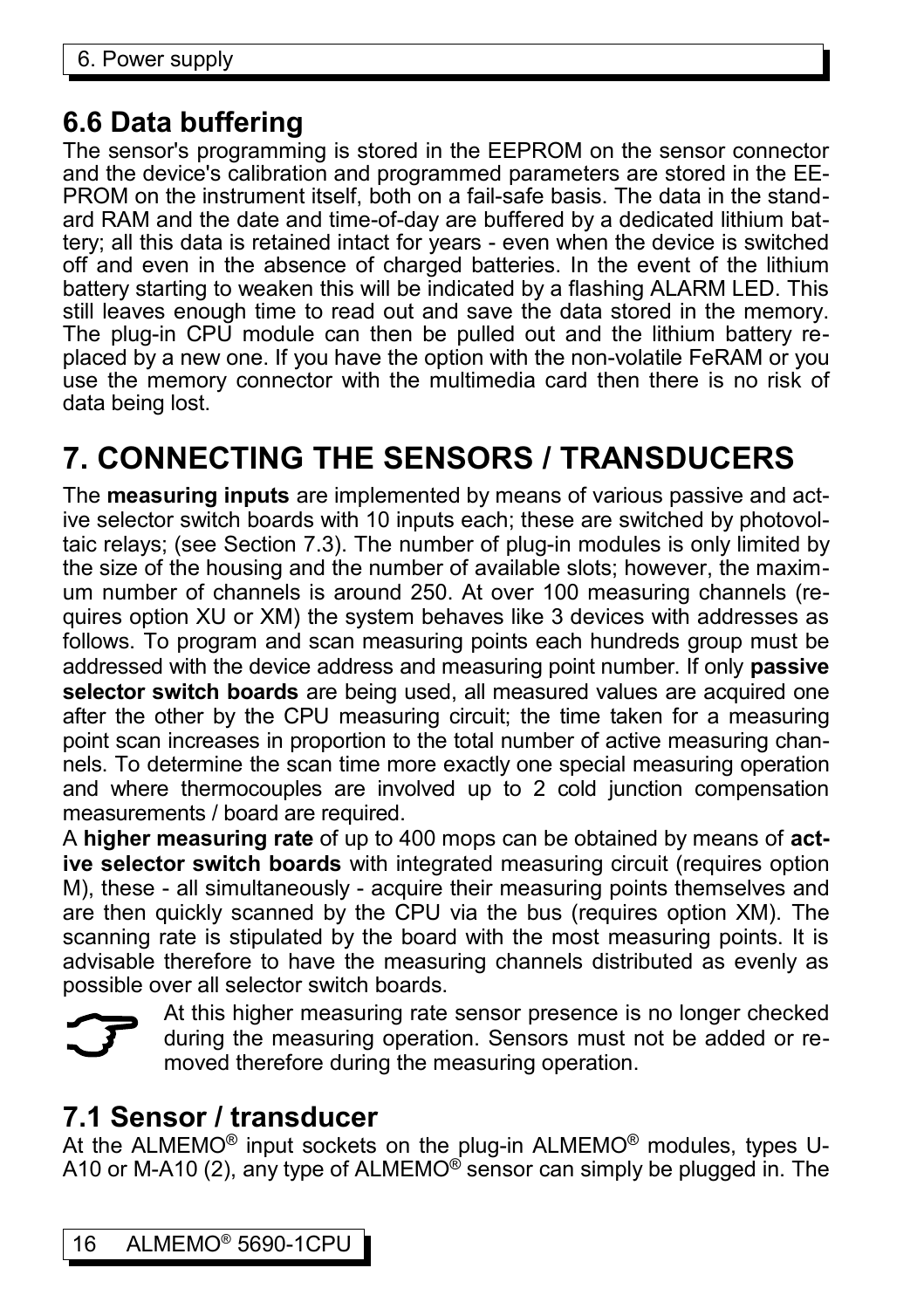ALMEMO® Manual includes detailed descriptions of the comprehensive range of ALMEMO® sensors (see Manual, Chapter 3) and of how to connect your own existing sensors to ALMEMO® instruments (see Manual, Chapter 4). All standard sensors with an ALMEMO® connector usually have the measuring range and units already programmed and can thus be connected to any input socket without further adjustment. A mechanical coding system ensures that sensors and output modules can only be connected to the correct sockets. All ALMEMO® connectors incorporate two snap-lock levers; these snap into position as soon as the connector is inserted into the socket, thus preventing unintended disconnection if the cable is accidentally pulled. To withdraw the connector, both these levers must be pressed in at the sides. To connect your own existing sensors you simply need the appropriate ALMEMO<sup>®</sup> connector.

### **7.2 Measuring inputs and additional channels**

A selector switch module usually incorporates 10 inputs (2h) to which initially measuring channels M0 to M9 are allocated. However, each such input can if necessary provide up to 4 channels; 10 such inputs can thus provide a total of 40 possible channels. The additional channels can be used in particular with ALMEMO® humidity sensors for 4 measurable variables (temperature / humidity / dew point / mixture ratio) or for function channels. Each sensor can if necessary be programmed with several measuring ranges or scaling settings; and 2 or 3 sensors, if pin assignment so permits, can be combined in a single connector (e.g. RH / NTC, mV / V, mA / V, etc.). The additional measuring channel numbers per connector go up in steps of 10 (e.g. the first sensor has channels M0, M10, M20, M30, the second sensor has channels M1, M11, M21, M31 etc.).

On the 1st selector switch board this gives the following channel assignment :



### <span id="page-16-0"></span>**7.3 Selector switch boards**

The **CPU measuring circuit board CPU** (1) manages all the selector switch boards and the data from all the measuring channels. The sensor and channel number of each module can be adapted to individual requirements by configuring the measuring point numbering and thus the channel number of the mod-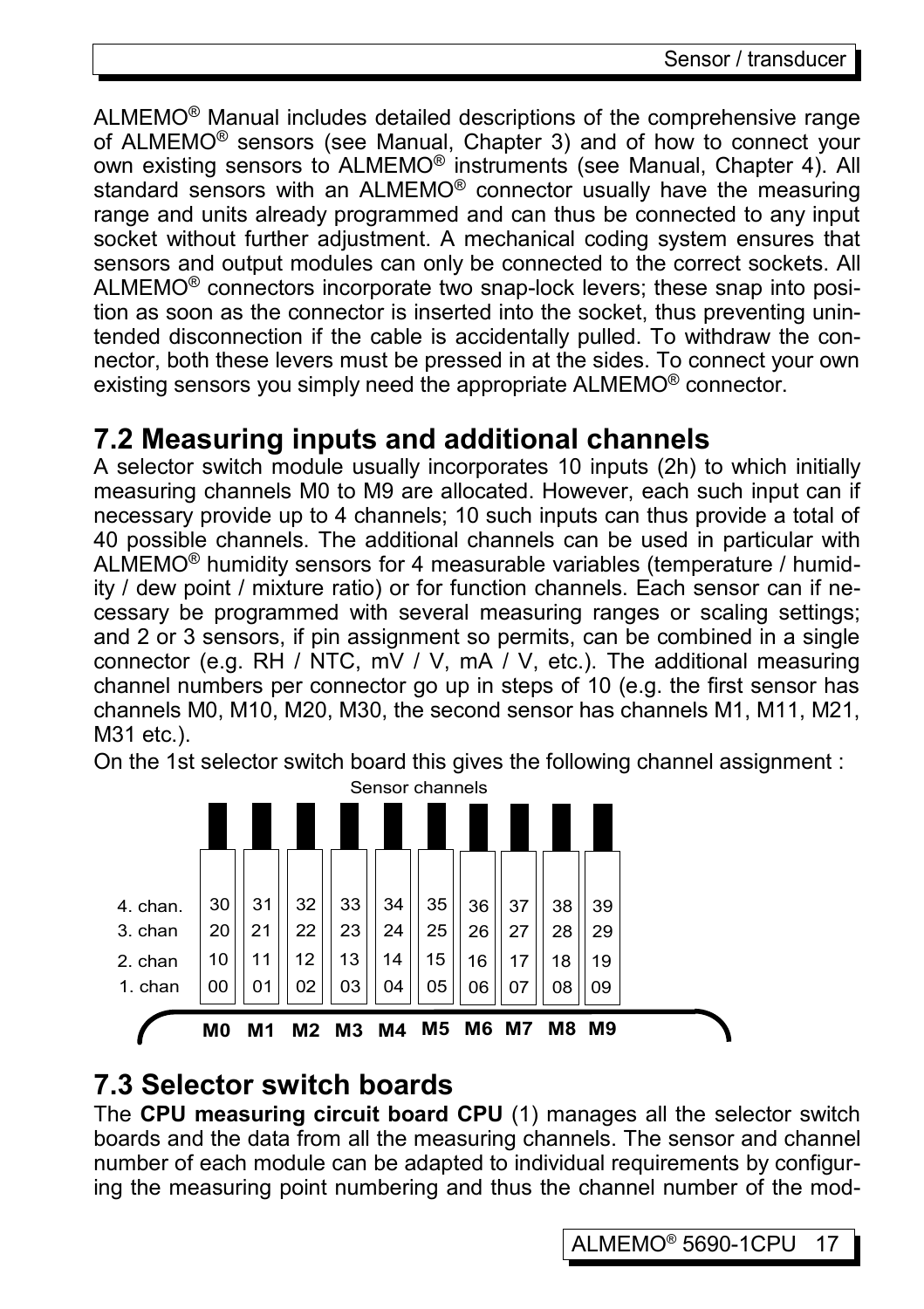### 7. Connecting the sensors / transducers

ules by means of a code switch (2i). This code switch defines the measuring point number of the first measuring point of each module and thus also the channel number of the previous module. The 1st plug-in module always begins at 0 (zero). The measuring point numbers of each subsequent plug-in module must be set between 10 and 40 measuring points higher than the previous module. Accordingly the channel number of the previous module will be limited to 10 to 40 measuring points. Multi-channel sensors should therefore be collected as far as possible in one module. At over 100 channels the measuring point numbering starts all over again with M00; the hundreds group is determined automatically from the overall order.

- 1. Each **selector switch board U-A10** (2) provides 10 electrically isolated ALMEMO® inputs for all ALMEMO® sensors. In the housing each module occupies 2 plug-in slots. For the purposes of thermocouple measurement each module is equipped with 2 cold junction sensors whose values are interpolated for each measuring point. If thermocouples are involved the measuring time for this will affect the total sampling rate.
- 2. **Selector switch board U-MU** (3) has 10 inputs led out to a 64-contact socket strip. Sensors are connected via a 10x connector (ZA 5690-MU) each with 4 screw terminals A, B, C, D - in the same way as any standard ALMEMO® connector; (see Manual 4.1). Sensors requiring a power supply or an ALMEMO<sup>®</sup> ® connector with special interface circuitry (e.g. humidity sensors, rotating vanes, etc.) cannot be connected in this way. The new connector ZA 5690-MU with a larger EEPROM now permits 4 channels per sensor, i.e. 40 channels altogether; on the old connector ZA 5590-MU there are only 10 channels available. Measuring point numbering, however, is as described above, namely by means of code switches internally on the board. For this purpose the module must be withdrawn and the number on the switch multiplied by 10  $(4 = \text{measuring point } 40)$ . Each sensor can be programmed individually but all sensor programming data is saved together in a shared EEPROM located in the connector. A cold junction sensor is also provided for thermocouples.
- 3. **Selector switch board U-KS** (4) also has 10 inputs; these are led directly onto two 20-contact plug connectors with terminals. Sensors can be connected via terminals A, B, C, D, with the usual wiring arrangement; (see label on the side of the connector, example on the right). In order to feed in the wires the outside connectors must be opened by inserting a narrow screw-driver in the inside holes. These boards are also available with shunts for 20-mA signals (terminals A and B for units "mA" or "% ") and with dividers for 10-V signals (terminals A and C for units "mV 2"). A

module is only suitable for thermocouples if these are connected using copper wires via an isothermal block with integrated cold junction sensors; (see Manual 6.7.3). Automatic sensor recognition is not possible with this

 $AB$ <sup>O</sup> CD  $\frac{\overline{AB}}{\overline{AB}}$  1 CD  $A$  B 2  $A$  B  $3$ ΑВ  $CD<sup>4</sup>$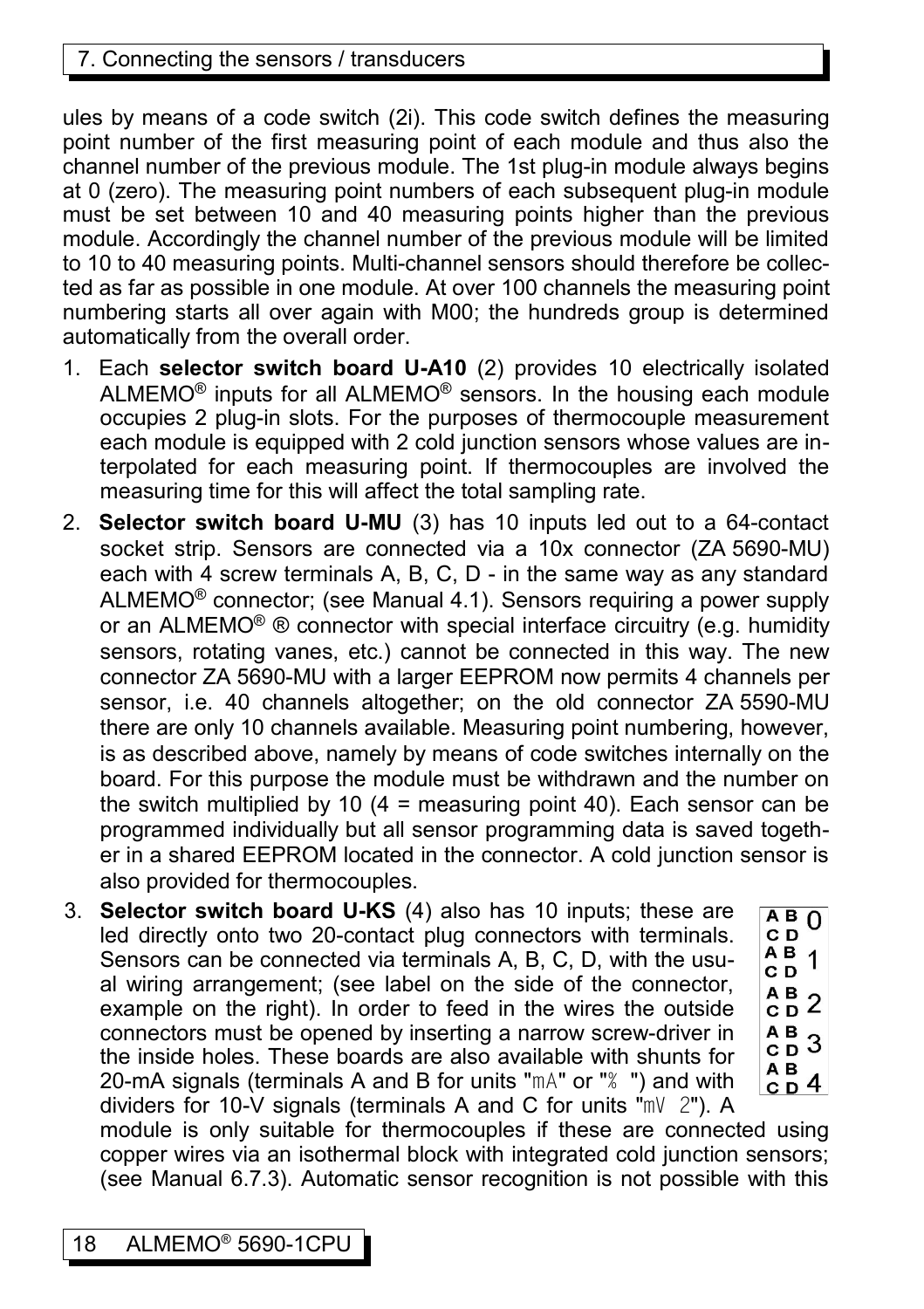plug-in module; the sensor data is saved to an EEPROM on the board and must be programmed depending on sensor type e.g. using the AMR-Control software. In the newest version (5.13) this several sensors can be programmed at the same time. Measuring point numbering is by means of the code switch internally on the board (see above). This module, similarly, occupies 1 plug-in slot only.

- 4. **Selector switch board U-TH** (5) has 10 inputs for thermocouples with a thermal connector. The sensor data is saved to an EEPROM on the board; this means that individual programming is required; (see above). This module occupies only 1 plug-in slot but if arranged in a series a dummy panel must be inserted between in order to operate the connectors. Measuring point numbering is by means of the code switch internally on the board (see above).
- 5. **Active selector switch board M-A10, M-MU, M-TH, M-KS** with integrated measuring circuit (all option M) can be scanned more rapidly (up to 400 mops); otherwise they have the same characteristics as passive selector switch boards.

### <span id="page-18-0"></span>**7.4 Potential separation**

When organizing a properly functioning measuring setup it is very important to ensure that no equalizing current can flow between sensors, power supply, and peripherals. This will be the case so long as all points lie at the same potential or any unequal potentials are electrically isolated.



The analog inputs are electrically isolated from one another by means of photovoltaic relays. A new feature on this device is the additional separation of the measuring inputs from the CPU and power supply. Between all inputs and outputs (even the analog output cables which are not electrically isolated) the maximum potential difference permitted is 50 V. The voltage at the measuring inputs themselves must not exceed 12 V (between B, C, D, and A).

**However, some components are not electrically isolated, namely** all sensors connected to the common internal power supply ±U. If a sensor of this type has no connection to pin A, it must be electrically isolated by means of relay S (see above) or even be bridged by a wire jumper because otherwise the inputs would have no reference potential. The relay is set automatically by

ALMEMO® 5690-1CPU 19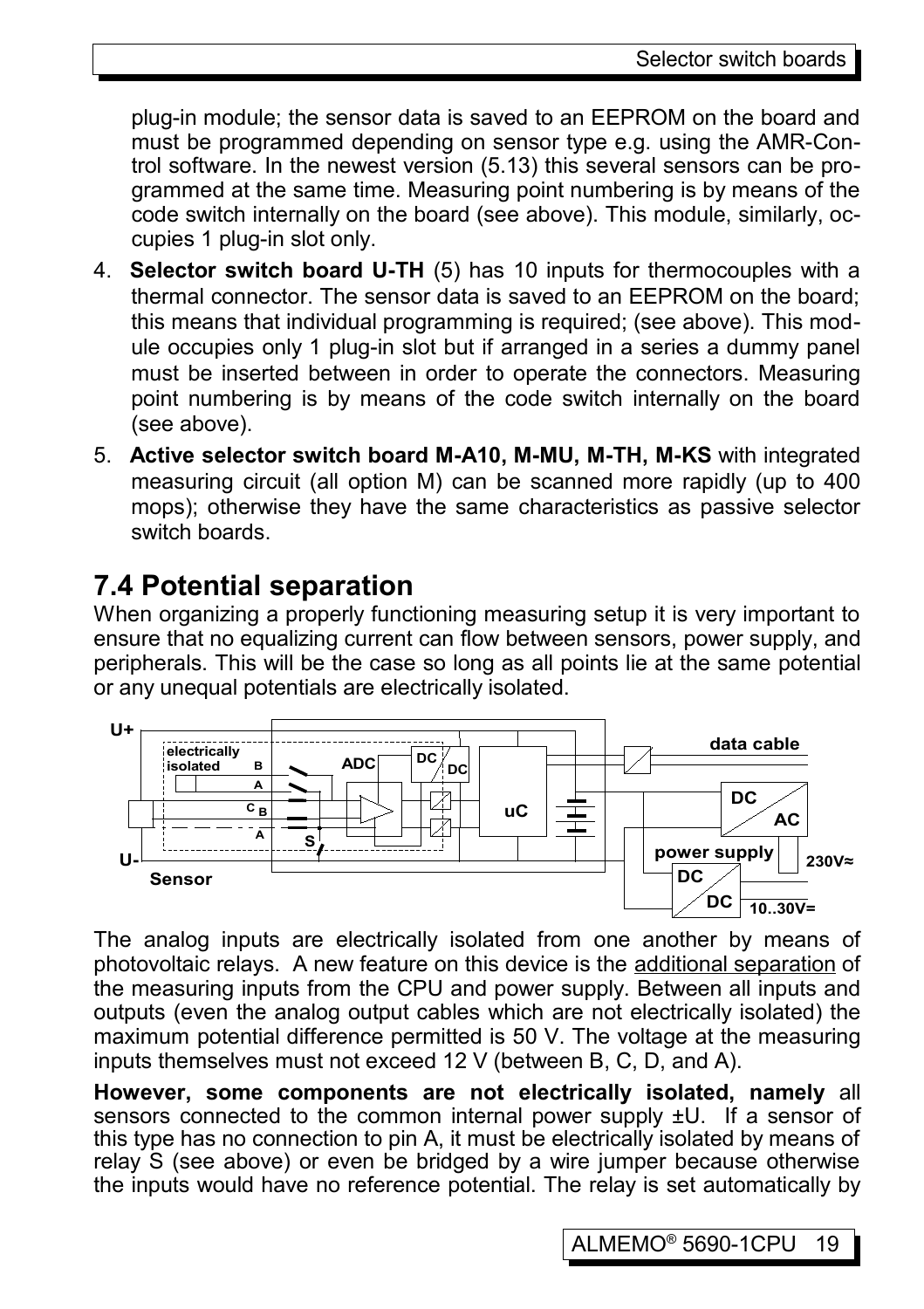means of element flag 5 "**ISO OFF**" the first time it is connected; (see Manual 6.10.3). However, with certain connectors (especially divider connectors without power supply) element flag 5 should be checked and if necessary corrected. Sensors with their own integrated power supply must themselves be isolated or the device must be operated with an electrically isolated power supply (mains adapter or connecting cable ZB 3090-UK2 with DC/DC converter). Data and trigger cables are also isolated by means of optocouplers.

# **8. OUTPUTS**

The CPU system 5690-1CPU provides not only the usual output sockets A1 and A2 for data cables, network cables, and V5 output cables (see Manual Ch 5) but also 4 additional sockets A3, A4, A5, and P0, so that the many possibilities of the ALMEMO® periphery can all be used simultaneously. For this purpose socket P0 has two integrated elements as option and new V6 output modules with which each element (relay, trigger input, or analog output) can be individually configured in all function variants. To ensure that all elements are addressed, each of these sockets has been assigned 10 port addresses pp.

| Socket         | <b>Connection</b>                                  | <b>Port</b> |
|----------------|----------------------------------------------------|-------------|
| P0             | internal elements (relay, analog outputs, trigger) | 00 to 09    |
| A1             | V5 output cables or V6 output modules              | 10 to 19    |
| A <sub>2</sub> | V5 output cables or V6 output modules              | 20 to 29    |
| А3             | MMC memory connector (see 10.2.2)                  | 30 to 39    |
| A4             | V6 output modules (relay, trigger, analog outputs) | 40 to 49    |
| A4             | V6 output modules (relay, trigger, analog outputs) | 50 to 59    |
| B6             | V6 output module (relay, trigger, analog outputs)  | 60 to 69    |
| ÷              |                                                    |             |

When using V5 and V6 output modules please note the following :

- All old output cables (V5) can only be used at sockets A1, A2 and using the old protocol.
- However, old output cables (V5) can be recoded to the V6 format.
- V6 output cables can be used on all sockets A1 to A5.
- Only V6 trigger cables can be used to execute command macros; (s. man. 6.6.5).
- Memory card connector (ZA 1904-MMC) must be connected at A3.
- For internal modules at socket P0 only a clamp connector (ZA1000-KS) must be used.

The V6 output modules can be configured comprehensively; new commands are available; (see Manual 6.10.9.2).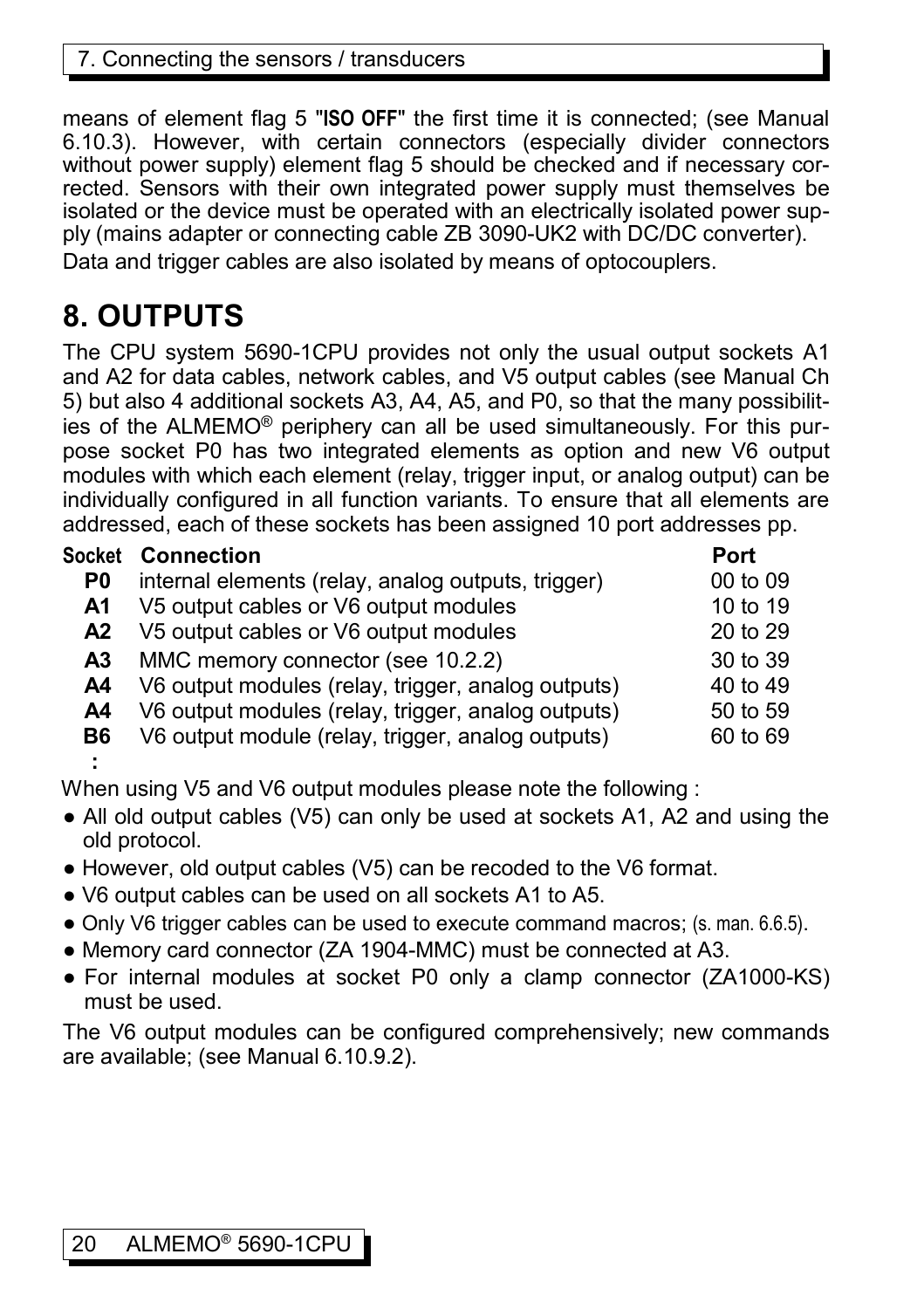# **9. OPERATION AND CONFIGURATION**

Data acquisition system ALMEMO® 5690-1CPU has only a few operating controls; it is operated mainly via a PC.

# **9.1 Combination key**

The first function of the one and only key **ON / OFF - START / STOP** (1d) on the CPU measuring circuit board has already been described in Section 6.5.

**Press to** switch the device ON and press and hold down to **switch OFF** again. If the device is on and a cycle has been programmed the same key can be used to **start** and **stop** a measuring operation.

The current operating status is clearly shown by the status LEDs.

# <span id="page-20-0"></span>**9.2 Status LEDs**

The status LEDs (3) report the current device status as follows :

**ON is lit continuously -** Device is switched on.

**ON** flashes briefly - Device is in SLEEP mode.

**START** is lit continuously - Cyclic measuring has been started. **COM** is lit continuously - Measured value transfer to the PC - cyclic **COM** flashes - Measured value transfer to the PC - at the conversion rate **REC** is lit continuously - Measuring point scan with data saving - cyclic This also lights up during memory output.

**REC** flashes - Data saving - at the conversion rate **START** flashes briefly - Once-only measuring point scan by computer **COM** flashes briefly - Once-only measuring point scan transfers data to the PC. **REC** flashes briefly - Once-only measuring point scan with data saving **ALARM** - Limit value exceeded or sensor breakage **ALARM** flashes Device supply voltage too low

# **9.3 Device address and networking**

ALMEMO 5690-1C systems, like all ALMEMO®devices, can also be networked. To communicate with networked devices it is absolutely indispensable that each device should have its own dedicated address; this is because only one device should respond per command. Before each network operation therefore all measuring instruments must be set, by means of their code switches (1f), to different device numbers.



**Example** Module address 01 0 1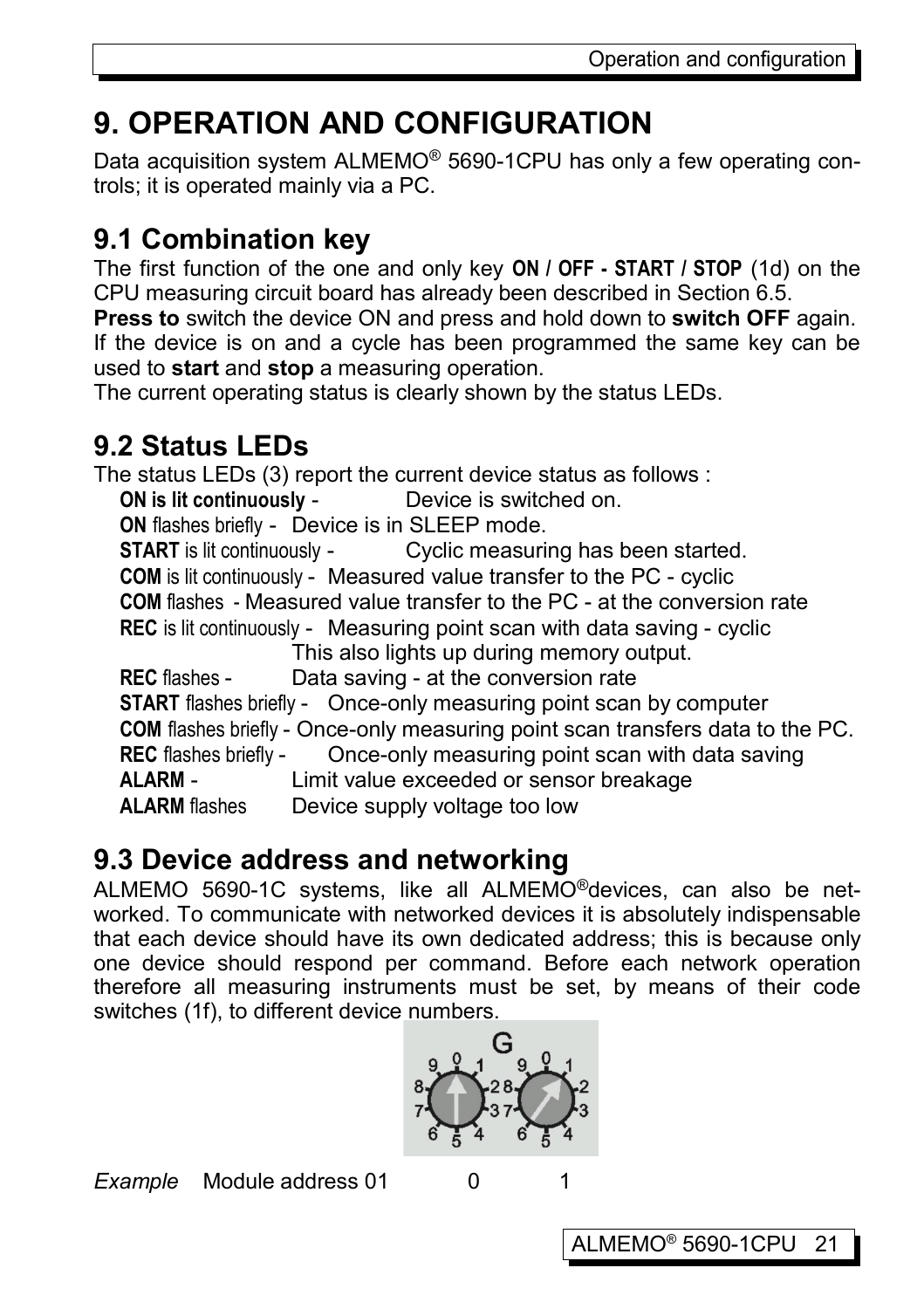With option XU or XP permitting up to 250 measuring channels the system occupies altogether three device addresses. The measuring point hundreds groups must each be programmed and scanned just like separate devices (except for the purposes of memory output). The start address of the CPU must not be higher than value 7.  $\mathcal{F}$ 

# **9.4 Configuration**

For the purposes of programming and configuration the supplied AMR-Control software is ideally suited. This can be used to modify the programming of the sensors and to configure the process control. The various possibilities are explained in detail in the Manual Ch 6. This Chapter also describes how all functions can be programmed via a terminal by means of ASCII commands.

# **10. MEASURED DATA ACQUISITION**

Measured data acquisition can be performed in basically two ways.

- 1. Perform measurement online and transfer data to the PC immediately (device-internal memory need not be used).
- 2. Perform measurement offline, i.e. the data is first saved to the device memory or to an external memory connector with multimedia card and then transferred to the PC later.

# **10.1 Online measurement with PC**

For conveniently recording measured data on the PC our Win-Control measured value acquisition software is ideally suited. This software is unique in that it can scan one stand-alone or several internetworked measuring modules at its own measuring cycle, then save the measured data on the PC, and output it online in a clearly understandable form as a line diagram, table, or list; thus for process control purposes you need simply to program the measuring cycle in Win-Control. There are numerous other possibilities using formula channels, control and regulation functions, alarm reports via SMS and e-mail, etc. but it would be going too far to describe all these here in detail.

# **10.2 Offline measurement**

Offline measuring operations, i.e. data logging in the device itself, can be performed using either the 2-MB memory on the CPU board or an external memory connector at A3 (1c) with multimedia card (ZA 1904-MMC).

### **10.2.1 Measured value memory, internal**

The CPU measuring circuit board is equipped as standard with a 2-MB RAM: this is sufficient for 250000 to 400000 measured values (depending on the number of channels). This RAM is buffered by means of a lithium battery, just like the real-time clock. For critical applications conducted over long periods non-volatile FeRAMs are also available as an option. How this measured value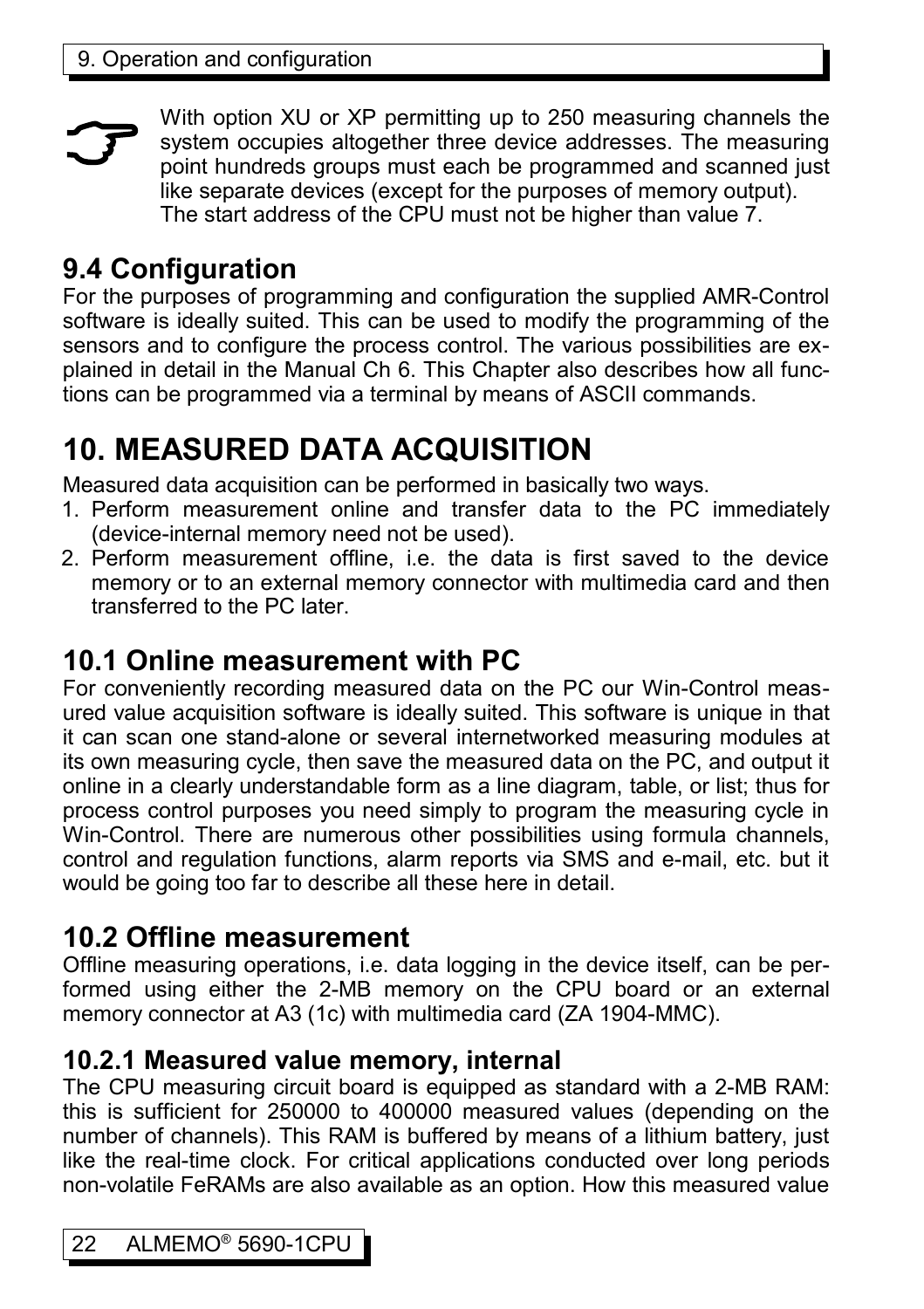memory is organized and how data is recorded to it and output from it are described in the Manual, Section 6.9. It can be configured either as linear memory or ring memory; (see Manual 6.10.13.2).

As on all other ALMEMO data loggers the internal memory supports the following functions :

Recording to ring memory, sleep mode

Selective data output according to date and time-of-day

Selective data output by number

However, only one connector configuration is possible.

<span id="page-22-0"></span>As output only table format is available.

### **10.2.2 Memory connector with multimedia card**

The other convenient method for data recording is to use memory connector ZA1904-MMC with a conventional multimedia flash memory card. The memory card should preferably be RS form (reduced size), half size, 32 to 512 MB; measured data is written to it via the memory connector in table mode and in standard FAT16 format. The MMC card can be formatted and its contents can be read and deleted via any normal PC using any card reader; (see Manual 6.9.4.2). Measured data can be imported into MS-Excel or into Win-Control. The memory connector works in a completely different way to the device-internal memory; this brings both restrictions and advantages.

### **Functions of the MMC memory connector**

Virtually unlimited memory capacity

With each new connector configuration a new file is created.

No recording to ring memory

Sleep mode is possible.

Data can be evaluated using any reader on site or elsewhere.

Very high-speed data transfer via the reader

Data recording and output in table format only

Via the ALMEMO device itself only the last file can be read.

No selective data output according to date and time or by number

The memory connector with the memory card can be connected at socket A3 (1c); it is recognized automatically. If the external memory is connected at the start of any measuring operation, it will be used. In the course of the measuring operation it must not be unplugged; this would cause temporarily buffered measured values to be lost.

Before starting any measuring operation you can enter an 8-character file name (see Ch 11). In the absence of a user-assigned file name, the default name "ALMEMO.001" or the name most recently used will be suggested automatically. So long as the connector configuration is not altered, any number of measuring operations can be saved - either manually or cyclically, also with numerical assignment, all in the same file.

If, however, the **connector configuration** has been **changed** since the last measuring operation and if no new file name has been programmed, then a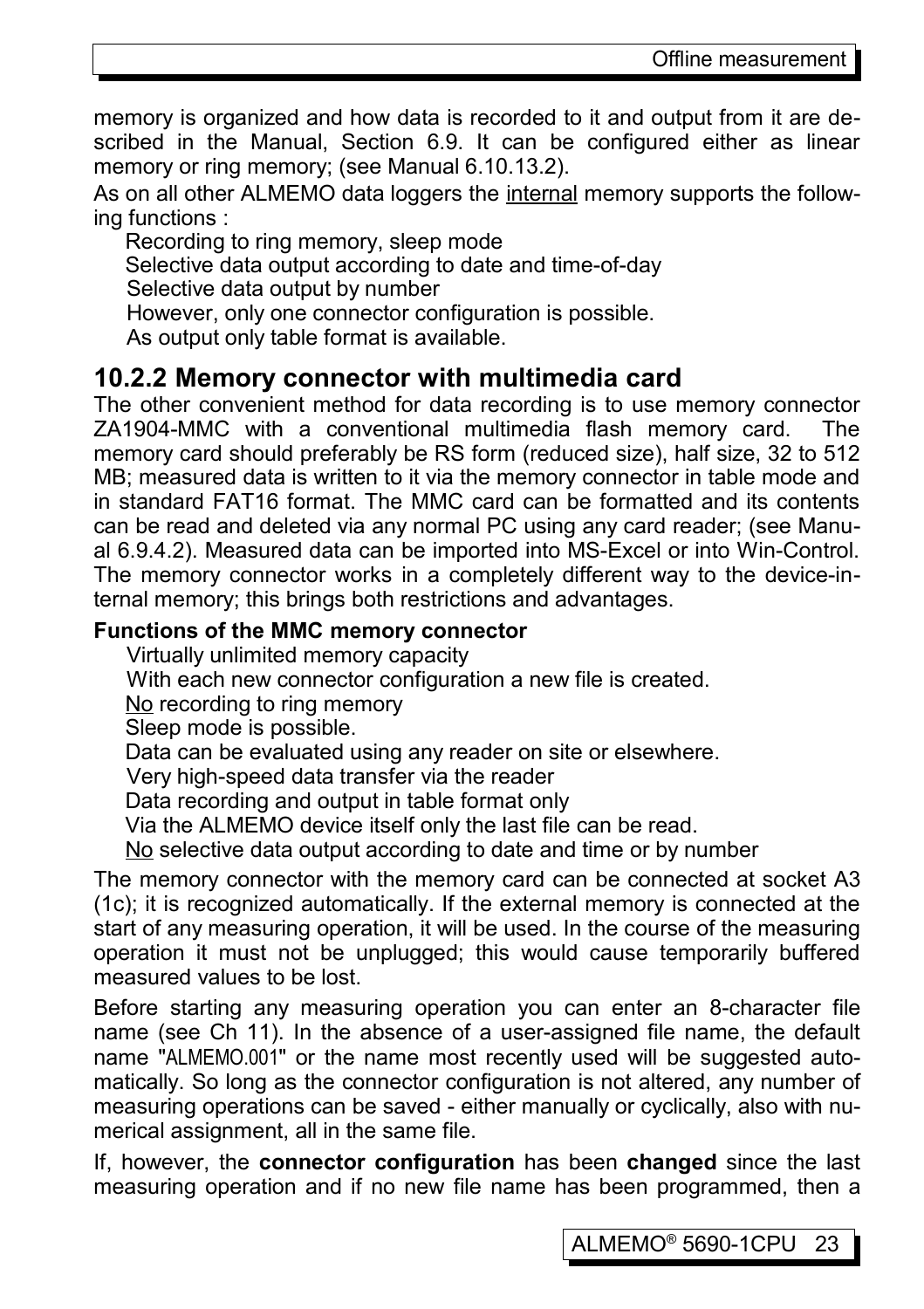new file is always created and in so doing the index in the file name extension is automatically incremented by 1, e.g. "ALMEMO.002". Similarly, if the file name entered already exists, then a new file will be created with the same file name prefix but with a new index.

### **10.2.3 Recording to memory**

The following parameters must be configured :

- 1. Date, time-of-day
- 2. Cycle with memory activation, possibly conversion rate
- 3. Sleep mode, possibly

The easiest way to do this is by means of the AMR-Control software - in the menu <Program device> or the menu <Measured value memory> menu item "Start recording to memory".

If the computer is on during the measuring operation, you can, in menu item "Start recording to memory", also **start measuring**. Once this has started the program switches to the terminal window and lists the measured values in the programmed cycle. To **stop** press the "Stop" button.

To **start / stop a measuring operation** on site without the computer the following methods are available; (see Manual 6.6).

- 1. Press the **START / STOP** key (1d) on the device.
- 2. Program the start date and time-of-day and then either the end date and time-of-day or the measuring duration (see Manual 6.6.2).
- 3. Reaction to overshooting / undershooting a limit value (see Manual 6.6.3).
- 4. Triggering in response to electrical signals (see Manual 6.6.4).

The status of a measuring operation and of data recording can easily be traced by watching the LEDs (see [9.2\)](#page-20-0).

To **read out the measured data** (see Manual 6.9.3) select AMR-Control menu item <Devices - Measured value memory>. Here, in the menu item "Read out memory", you can read out the internal memory and copy this to a file on the PC - either completely - or parts of it selected according to date and time-ofday or by number. In the menu item "Delete memory" you can clear the memory. In the case of a multimedia card only the last file can be read out completely and **clearing** the memory has the effect of **reformatting** the entire card.

Via the USB reading device on the PC all files can be accessed very quickly.

### <span id="page-23-0"></span>**10.2.4 Sleep mode**

For long-term monitoring involving large measuring cycles where power is supplied by rechargeable or normal battery the measuring system can also be operated in sleep mode. In energy-saving sleep mode the measuring instrument switches off after each measuring point scan and switches on again automatically after the cycle expires ready for the next measuring point scan. In this way, depending on the number of measuring points, it is possible, with just one battery recharge, to perform up to 15000 measuring point scans; with a cycle last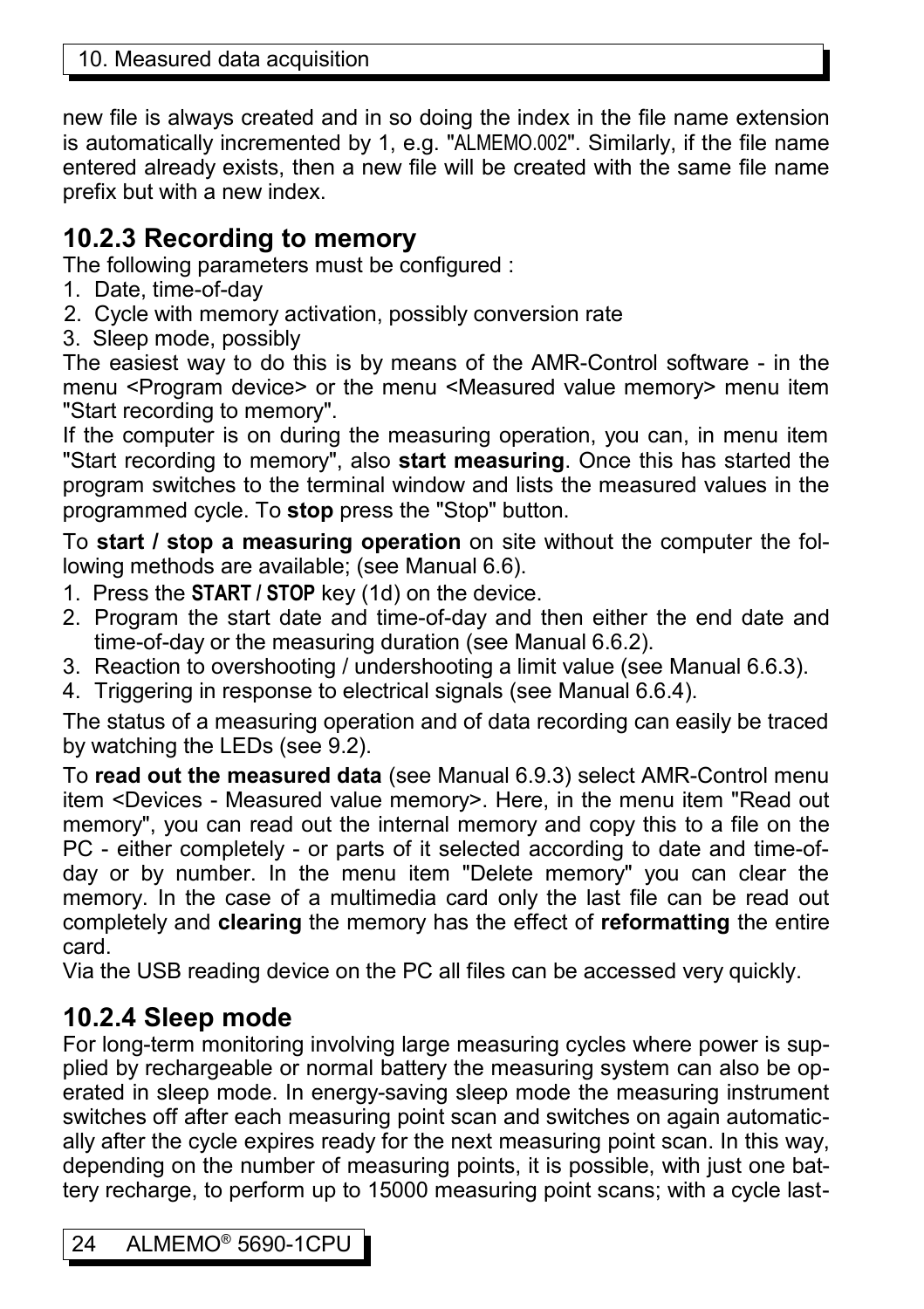ing 10 minutes this represents a measuring duration of up to 100 days.

For **data recording in sleep mode** please go to <Device programming> in your AMR-Control software and take the following steps :

- 1. Enter a cycle lasting at least 2 minutes (see Manual 6.5.2).
- 2. Activate saving to memory in the cycle.
- 3. Activate sleep mode (see Manual 6.9.2.1 Scanning in sleep mode)
- 4. Start measuring as described; the device should then switch off automatically; as a check the status LED "**ON**" (1e) should flash rhythmically on and off.
- 6. In the specified cycle the instrument switches on automatically, performs one measuring point scan, and then switches off again.
- 7. To stop the measuring operation twice press key (1d), Function "**ON**" and "**STOP**".

In this way any number of measuring operations can be performed in sleep mode up until when sleep mode is deactivated again. With cycles shorter than 2 minutes measuring operations are performed automatically in normal mode.

### <span id="page-24-0"></span>**11. SPECIAL MEASURING RANGES , LINEARIZATION , MULTI-POINT CORRECTION CALIBRATION DATA MANAGEMENT**

Thanks to the new ALMEMO special connectors with extra memory for additional data (bigger EEPROM, code E4) the following tasks can now be performed for the first time with great elegance.

- 1. Provision of special measuring ranges with internal characteristic
- 2. User-defined linearization of non-linear signals for voltage, current, resistance, or frequency characteristics
- 3. Multi-point adjustment of all sensors
- 4. Serial number and calibration data management in the sensor

The 5690-1CPU system can as a standard feature evaluate all appropriately programmed special connectors or connectors with multi-point correction on **all** selector switch boards. **Multi-point adjustment** of temperature sensors or pressure sensors can be performed as part of a factory or DKD calibration (KA9001DW) (DKD = Deutscher Kalibrier-Dienst = German calibration service). With option KL you can also, using the AMR-Control software, program a characteristic of up to 35 support values in the sensor EEPROMs (menu item <Measuring points> <List> <Program measuring point> <Measuring point> <Multi-point calibration / special linearization>). During a measuring operation the measured values between these points are interpolated on a linear basis. When correcting non-linear sensors (e.g. with Pt100 or thermocouple sensors) initially the original characteristics are considered; only then are the deviations interpolated on a linear basis and inserted.

If a channel with a characteristic is deactivated or programmed with a different range, the characteristic can subsequently be reactivated by restoring the special range using command ´B99´.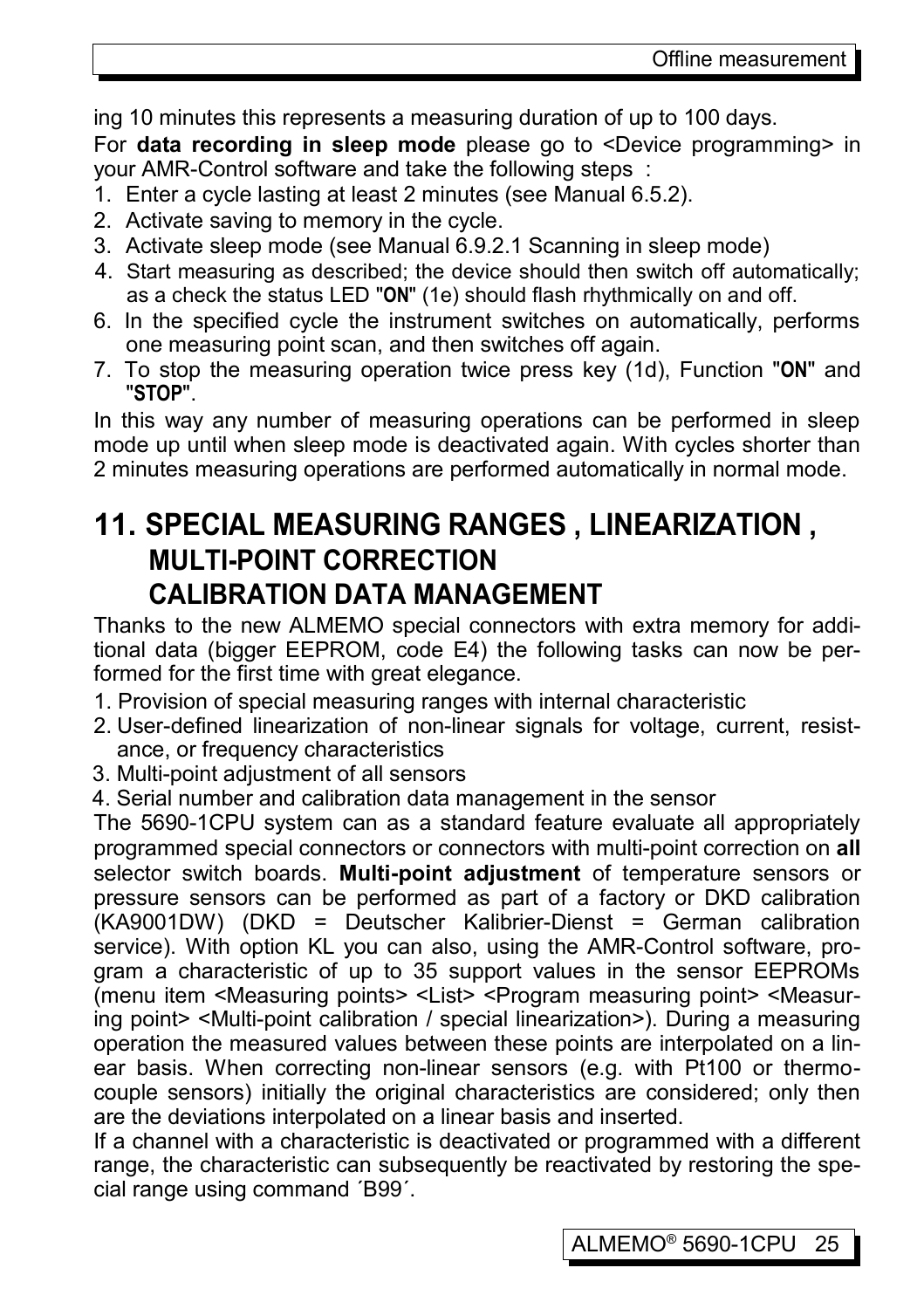11. Special measuring ranges, Linearization ,Multi-point correction Calibration data management

Other information that can be entered in the extended connector includes the order number, the serial number, the date of the next calibration, and the calibration interval. In internwtworked systems this permits automatic monitoring of the calibration intervals; (see Manual 7.4.4).

# <span id="page-25-0"></span>**12. TROUBLE-SHOOTING**

Data acquisition system ALMEMO 5690-1CPU can be configured and programmed in many versatile ways. It is suitable for connecting a wide variety of very different sensors, additional measuring instruments, alarm signaling devices, and peripheral equipment. Given these numerous possibilities the device may in certain circumstances not behave quite as expected. The cause of such unexpected behavior is only very rarely a device defect; usually the cause is incorrect operation by the user, an invalid setting, or unsuitable cabling. In such event try to pinpoint and clear the problem with the aid of the following tests.

- **Error** No or all LEDs light up; keys do not react.
- **Remedy** Check the power supply, charge the battery, switch off and then on again.

If necessary re-initialize (see [6.5\)](#page-14-0).

- **Error** "ALARM" LED flashes, rechargeable battery pack or lithium battery discharged
- **Remedy** Recharge battery pack (see [6.3\)](#page-13-1) or replace lithium battery (see [6.6\)](#page-15-1).
- **Error** Measured values are incorrect.
- **Remedy** Check all the channel programming very carefully, especially the base value and zero-point (sensor programming and special functions).
- **Error** Fluctuating measured values or the system hangs in mid-operation.
- **Remedy** Check the cabling for any inadmissible electrical connections.

For sensors with their own integrated power supply check element flag 5; (see [7.4\)](#page-18-0).

Unplug any suspicious sensors.

Connect hand-held sensors in air or phantoms and check (thermocouples, short-circuit AB, use 100Ω for Pt100 sensors) .

Connect the sensors again one at a time and check successively.

If a fault persists for any one connection, then check all wiring; if necessary, insulate the sensor and eliminate interference by using shielded or twisted wiring.

**Error** Data transmission via the interface does not function.

**Remedy** Check interface module, connections, and settings. Are both devices set to the same baud rate and transmission mode ?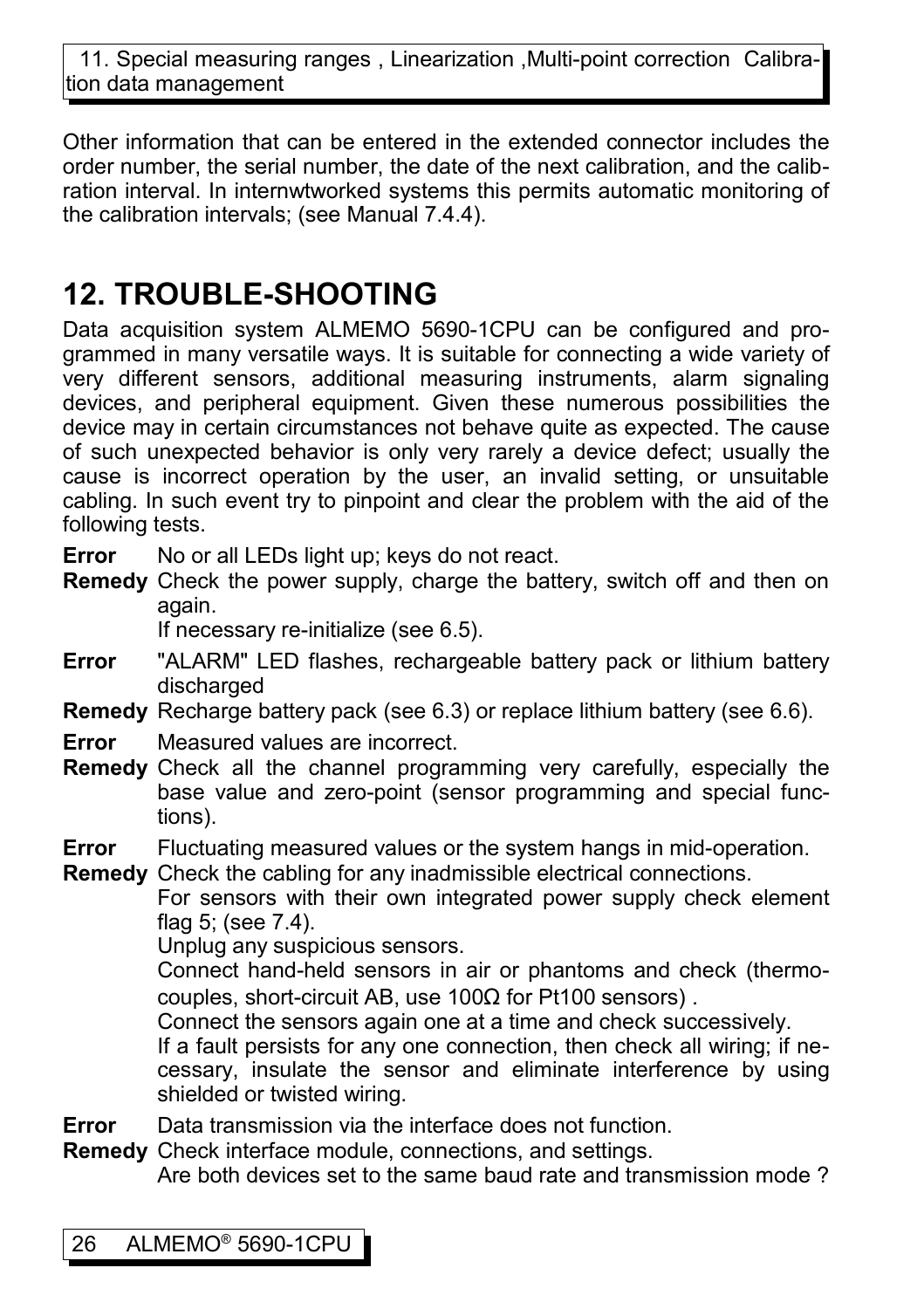(see Manual 6.10.12).

In the event of a reset (see [6.5\)](#page-14-0) with the interface module connected, the baud rate will be set to 9600 baud.

Is the correct COM interface on the computer being addressed ? Is a printer in the ONLINE status ?

Are the handshake lines DTR and DSR active ?

To check the data flow and the handshake lines a small interface tester with LEDs comes in very handy; (in ready-to-operate status the data lines TXD, RXD carry negative potential of approx. -9V and these LEDs light up green, whereas the handshake lines DSR, DTR, RTS, CTS carry positive voltage of approx. +9V and these LEDs light up red. For the duration of data transmission the data LEDs should flash red.

Check data transmission by means of a terminal (AMR-Control, WIN-Control, WINDOWS-Terminal).

Address the device using its assigned device number "Gxy" (see Manual 6.2.1).

If the device is in the XOFF status, enter <ctrl Q> for XON.

Check the programming by means of "P15" (see Manual 6.2.3).

Test the transmit line only by entering the start command "S2", the LED **START** should light up.

Test the receive line only by pressing the **START / STOP** key.

**Error** Data transmission in the network does not function.

**Remedy** Check to ensure that all devices are set to different addresses.

Address all devices individually via the terminal using command "Gxy".

Addressed device is OK if at least "y CR LF" is returned as echo.

With option XU or XM 3 addresses are occupied.

If transmission is still not possible, unplug the networked devices.

Check all devices individually on the data cable to the computer; (see above).

Check the wiring for short-circuit or crossed wires.

Are all network distributors supplied with power ?

Network the devices again one at a time and check successively; (see above).

If, after performing the above-listed checks and remedial steps, the device still fails to behave as described in the operating instructions, it must be returned to our factory in Holzkirchen, accompanied by an explanatory note, error description, and if available test printouts. With the AMR-Control software you can print out screen-shots showing the relevant programming and save and / or print out a comprehensive "Function test" in the device list or the terminal.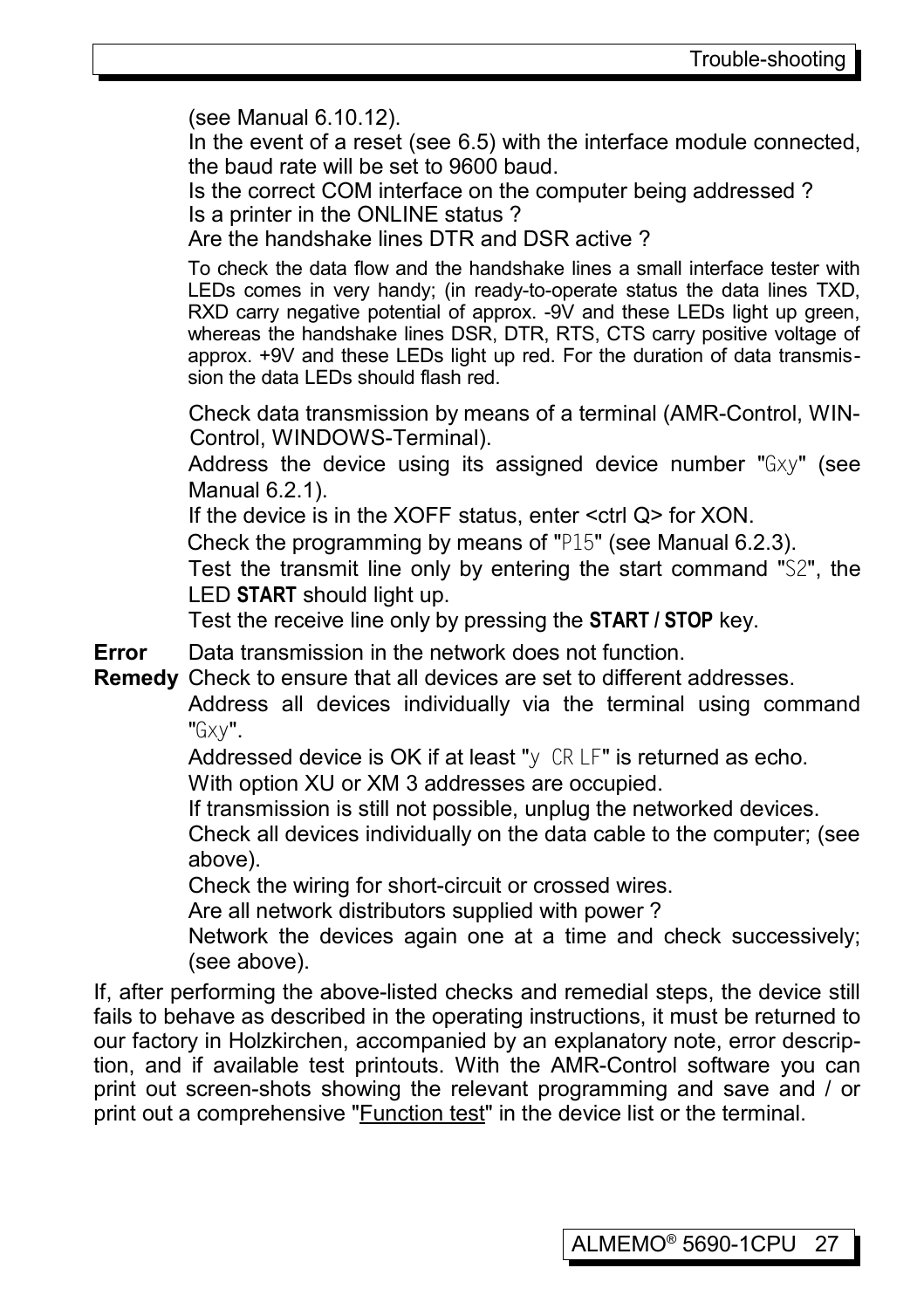# **13. ELECTROMAGNETIC COMPATIBILITY**

Data acquisition system ALMEMO 5690-1CPU complies in full with the safety requirements specified in the EU directive relating to electromagnetic compatibility (EMC) (89/336/EWG).

The following standards have been applied in evaluating the product.

| IFC 61326:1997+A1:1998+A2:2000 |                                           |
|--------------------------------|-------------------------------------------|
| IEC 61000-6-1:1997             | IEC 6100-0-4-2: 1995+A1:1998+A2:2000 8kV  |
| IEC 61000-6-3:1996             | IFC 61000-4-4: 1995+A1:2000 2kV           |
|                                | IEC 61000-4-3: 1995+A1:1998+A2:2000 10V/m |

The following advisory notes must be observed when operating the device.

- 1. If the standard sensor is extended (1.5 meters) care must be taken to ensure that the measuring lines are not laid together with high-voltage power cables and that, if necessary, they are properly shielded so as to prevent spurious interference being induced in the system.
- 2. Using the device in strong electromagnetic fields may aggravate measuring errors. After exposure to such irradiation ceases, the device will again operate within its technical specifications.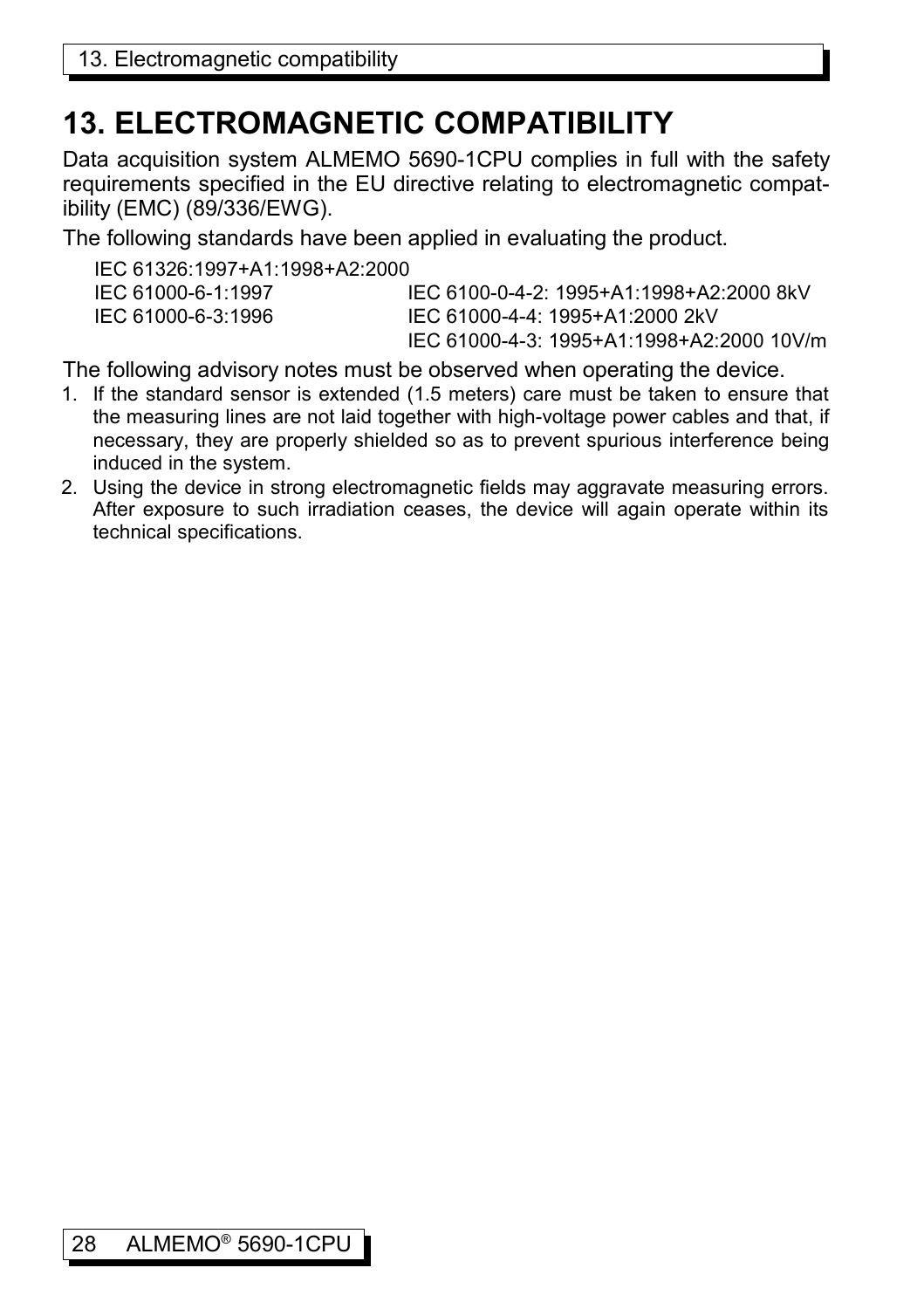# **14. APPENDIX**

| 14.1 Technical data<br>CPU measuring circuit CPU                          | (see Manual 2.3 and $2.5$ )                                                                                                                                                                     |
|---------------------------------------------------------------------------|-------------------------------------------------------------------------------------------------------------------------------------------------------------------------------------------------|
| A/D converter                                                             | Delta - sigma, 24-bit, 2.5 / 10 / 50 / 100 mops,<br>adjustable 1 to 100                                                                                                                         |
| Sensor power supply                                                       | 11.5 V (rechargeable battery 9 to 11.5),<br>current 0.4 A / plug-in module, total 1 A                                                                                                           |
| <b>Measuring inputs:</b>                                                  |                                                                                                                                                                                                 |
| Selector switch board U-A10: 10 ALMEMO® sockets,                          | suitable for ALMEMO® flat connectors<br>10 channels, electrically isolated,<br>30 additional channels<br>with sensor power supply, 2 slots                                                      |
|                                                                           | Selector switch board U-MU: 10 inputs, electrically isolated, via 10x MU connector<br>without sensor power supply,<br>30 additional channels, 1 slot                                            |
| Selector switch board U-TH:                                               | 10 inputs, electr. isol., via miniature thermal connector<br>Without sensor power supply,<br>30 additional channels, 2 slots<br>If arranged in series one dummy panel<br>must be inserted, 4 DU |
| Selector switch board U-KS:                                               | 10 inputs, electrically isolated, via 2 clamp connectors<br>without sensor power supply,<br>30 additional channels, 1 slot                                                                      |
| Option KSU                                                                | 10 inputs, A - C, with 100:1 divider<br>Accuracy 0.1 % (22 °C), drift 0.003 % / K                                                                                                               |
| Option KSI:                                                               | 10 inputs, A - B, with shunt, 2 ohms<br>Accuracy 0.1 % (22 °C), drift 0.005 % / K                                                                                                               |
| <b>Option MK:</b><br>boards                                               | Dedicated measuring circuit for all selector switch                                                                                                                                             |
| <b>Outputs</b> (see 1)                                                    | 6 ALMEMO <sup>®</sup> sockets suitable for all output modules                                                                                                                                   |
| Socket A1<br>Socket A2                                                    | Data cable, relay-trigger analog modules, V5 and V6<br>Network cable, relay-trigger analog modules,<br>V5 and V6                                                                                |
| Socket A3                                                                 | MMC connector, relay-trigger analog modules, V6 only                                                                                                                                            |
| Socket A4                                                                 | Relay-trigger analog modules, V6 only                                                                                                                                                           |
| Socket A5                                                                 | Relay-trigger analog modules, V6 only                                                                                                                                                           |
| Socket P0                                                                 | Relay-trigger analog modules, integrated (option)                                                                                                                                               |
| <b>Standard equipment:</b><br>Operation<br>Date and time-of-day<br>Memory | 1 key (On / Off, Start / Stop)<br>Real-time clock, buffered with lithium battery<br>2-MB RAM (250000 to 400000 measured values)                                                                 |
| Option SF                                                                 | buffered<br>2-MB FeRAM, non-volatile                                                                                                                                                            |
| <b>Power supply:</b>                                                      | external 10 to 13 VDC                                                                                                                                                                           |

ı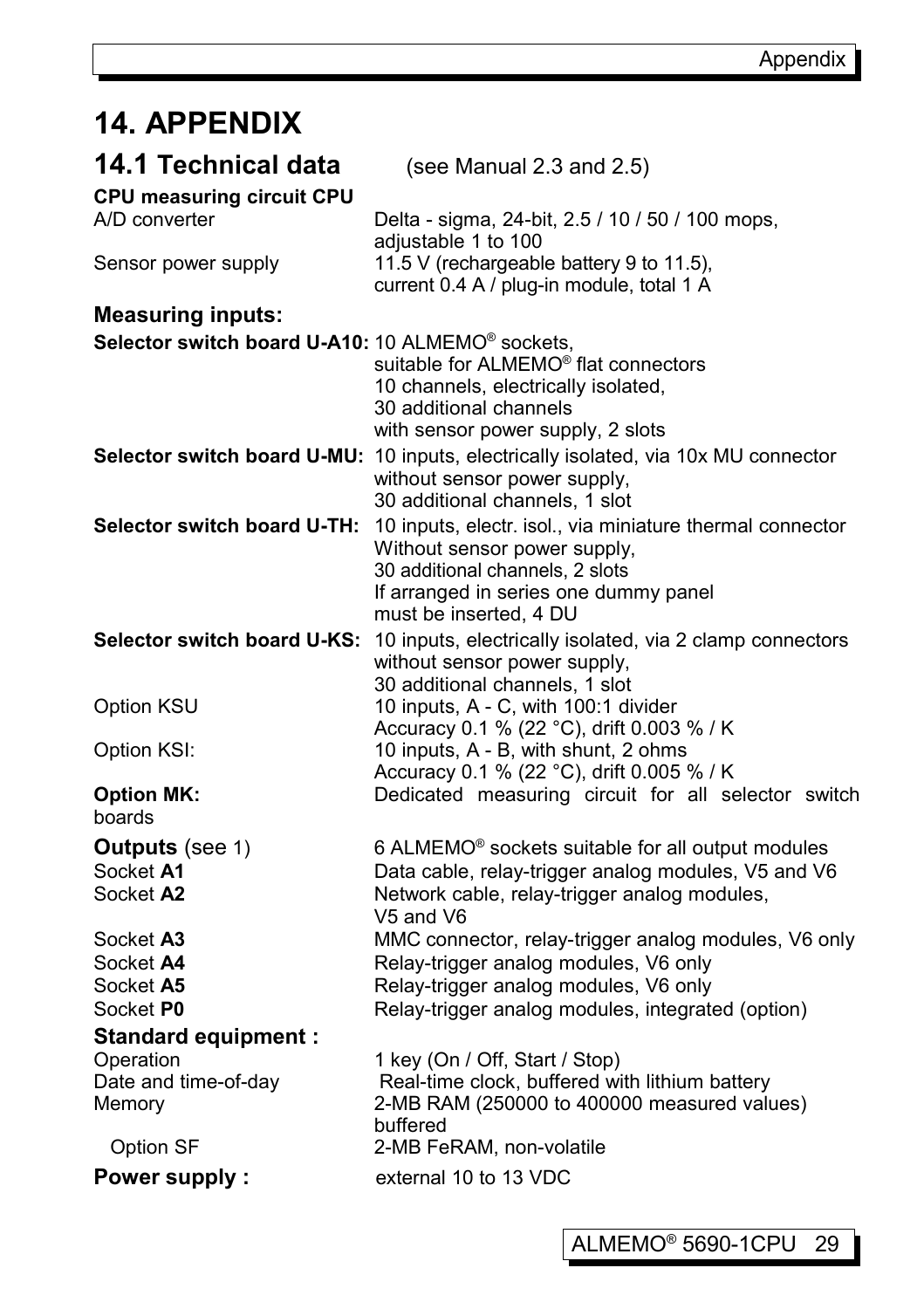Mains adapter <br>
Rechargeable battery with plug-in module AP 8 NiMH cells, AA, 9 to 11.5 V, Rechargeable battery with plug-in module AP 1600 mAh

Current consumption

| .                      |                                                                         |
|------------------------|-------------------------------------------------------------------------|
| Active mode            | approx. 25 mA (without input and output modules)                        |
| Sleep mode             | approx. 0.05 mA                                                         |
| Selector switch boards | passive: approx. 5 mA; active with measuring circuit :<br>approx. 30 mA |
|                        |                                                                         |

### **Housing :**

19-inch desktop housing, 12 DU WxHxD 78 x 145 x 218 mm Polystyrene 19-inch desktop housing, 32 DU WxHxD 179 x 158 x 232 mm Polystyrene, shielded 19-inch desktop housing, 84 DU WxHxD 444 x 158 x 232 mm Polystyrene, shielded 19-inch sub-rack, 84 DU WxHxD 483 x 132 x 273 mm

### **Suitable conditions :**

| Operating temperature     | $-10$ to $+50$ °C Storage temperature $-20$ to $+60$ °C |  |
|---------------------------|---------------------------------------------------------|--|
| Ambient relative humidity | 10 to 90 % RH (non-condensing)                          |  |

### **Product overview Order no. Order no. Order no.**

#### **Data acquisition system ALMEMO 5690-1CPU**

| Pata acquisition system AEMEMO 0000-TOI O                               |                                                                                              |                       |  |
|-------------------------------------------------------------------------|----------------------------------------------------------------------------------------------|-----------------------|--|
| Measuring circuit for 100 measuring points with selector switch boards, |                                                                                              |                       |  |
| 6 output sockets, 1 key                                                 |                                                                                              |                       |  |
|                                                                         | 2-MB memory, real-time clock, cascadable interface, mains adapter 12 V / 3 A                 |                       |  |
|                                                                         | in 19-inch desktop housing, 12 DU, 1 slot                                                    | MA 56901CPUTG1        |  |
|                                                                         | in 19-inch desktop housing, 32 DU, 6 slots                                                   | MA 56901CPUTG3        |  |
|                                                                         | in 19-inch desktop housing, 84 DU, 19 slots                                                  | <b>MA 56901CPUTG8</b> |  |
|                                                                         | in 19-inch sub-rack, 84 DU, 19 slots                                                         | MA 56901CPUBT8        |  |
|                                                                         | <b>Options:</b> (* only 1 option possible)                                                   |                       |  |
|                                                                         | SF: 2-MB FeRAM non-volatile, instead of RAM, buffered                                        | OA 5690-SF            |  |
|                                                                         | XU: Passive selector switch, up to 190 measuring points, 250 channels OA 5690-XU             |                       |  |
|                                                                         | XM: Supports active selector switch with measuring circuit, up to 250 channels<br>OA 5690-XM |                       |  |
|                                                                         | SH2: 2 semiconductor relays, normally open, 1 $\Omega$ , 0.5 A, 50 V, internal               | OA 5690-SH2*          |  |
|                                                                         | TR2: 2 optocoupler trigger inputs, internal                                                  | OA 5690-TR2*          |  |
|                                                                         | R22: 2 analog outputs, 10 V, internal                                                        | OA 5690-R22*          |  |
|                                                                         | R32: 2 analog outputs, 20 mA, internal                                                       | OA 5690-R32*          |  |
|                                                                         | KL: Linearization, multi-point calibration, calibration data management OA 5690-KL           |                       |  |
| R:                                                                      | Measuring ranges for temperature display for 10 refrigerants                                 | SB 0000-R2            |  |
|                                                                         | <b>Additions</b>                                                                             |                       |  |
| Rechargeable battery module (8 cells, NiMH, 1600 mAh)<br>ES 5690-AP     |                                                                                              |                       |  |
|                                                                         | Selector switch board U-A10 with 10 inputs, electrically isolated                            |                       |  |
|                                                                         | for ALMEMO <sup>®</sup> flat connectors, 10 to 40 channels, 2 slots                          | ES 5690-UA10          |  |
| Selector switch board U-MU with 10 inputs, electrically isolated        |                                                                                              |                       |  |
|                                                                         | Sensor connector with 10x MU connector, 10 to 40 channels, 1 slot                            | <b>ES 5690-UMU</b>    |  |
|                                                                         | 10x MU connector for 10 sensors, 10 to 40 channels                                           | ZA 5690-MU            |  |
|                                                                         | . an alberta de analoid de Thiopala (40 febrera de la calendara de la calendara d            |                       |  |

Selector switch board U-TH with 10 inputs, electrically isolated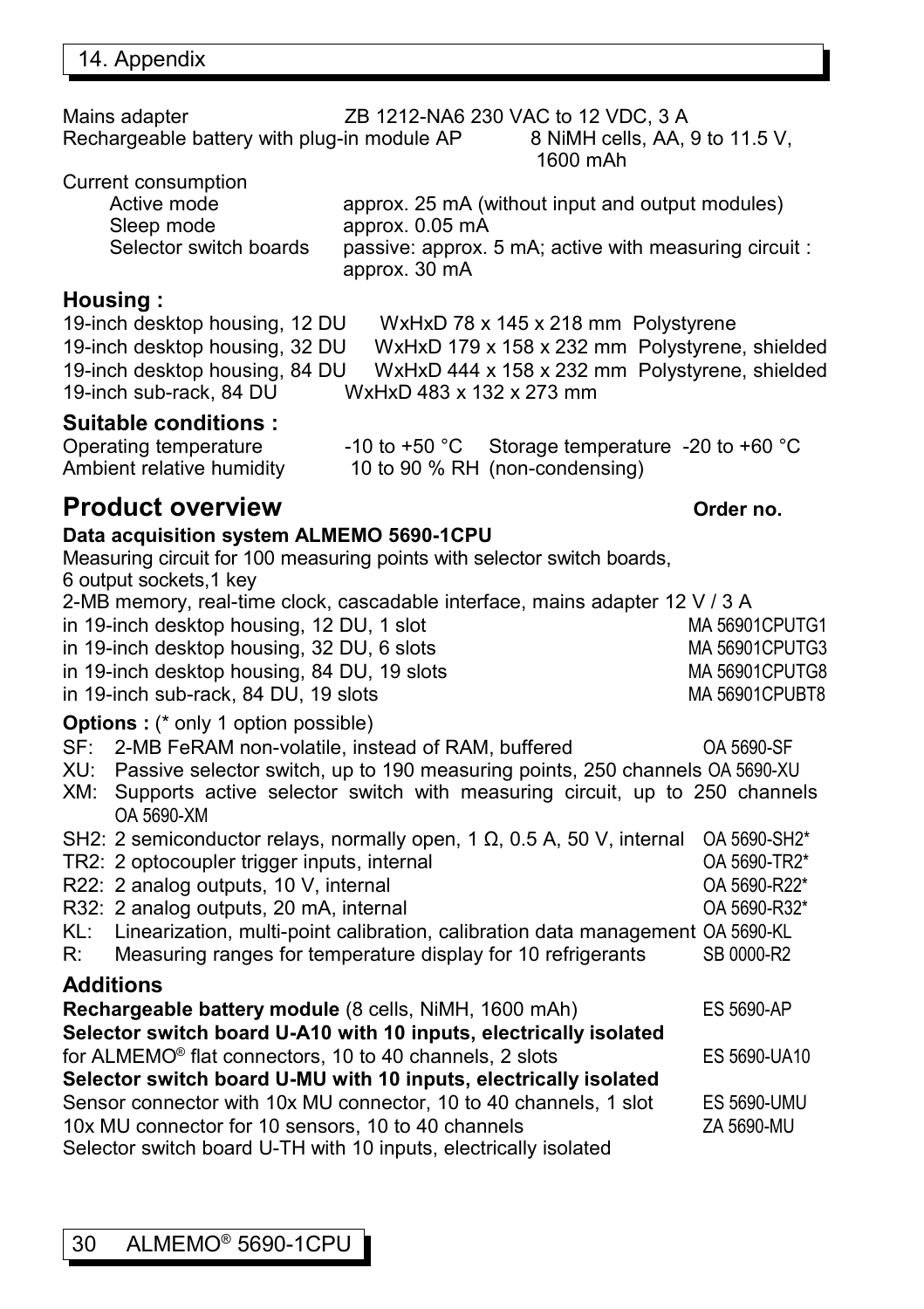| Sensor connector with thermal connector, 10 to 40 channels, 2 slots<br>Selector switch board U-KS with 10 inputs, electrically isolated | <b>ES 5690-UTH</b>  |
|-----------------------------------------------------------------------------------------------------------------------------------------|---------------------|
| Sensor connector with clamp connector, 10 to 40 channels, 1 slot                                                                        | <b>ES 5690-UKS</b>  |
| Option KSU Inputs for 10 V with 100:1 divider                                                                                           | <b>OA 5690-UKSU</b> |
| Option KSI: Inputs for 20 mA with shunt                                                                                                 | <b>OA 5690-UKSI</b> |
| <b>Option with measuring circuit (active selector switch)</b>                                                                           |                     |
| for all selector switch boards                                                                                                          | OA 5690-M           |
| <b>Accessories:</b>                                                                                                                     |                     |
| Memory connector, including multimedia card, minimum 128 MB,                                                                            |                     |
| USB card reader                                                                                                                         | ZA 1904-MMC         |
| DC power cable, 10 to 30 VDC, 12 V / 1.25 A, electrically isolated                                                                      | ZB 3090-UK2         |
| ALMEMO® data cable with USB interface, electr. isol., max.115.2 kbaud ZA 1919-DKU                                                       |                     |
| ALMEMO <sup>®</sup> data cable with V24 interface, electr. isol., max.115.2 kbaud                                                       | ZA 1909-DK5         |
| ALMEMO® network cable, electr. isol., maximum 115.2 kbaud                                                                               | ZA 1999-NK5         |
| ALMEMO® data cable with Ethernet interface, el. isol., max.115.2 kbaud ZA 1945-DK                                                       |                     |
| ALMEMO <sup>®</sup> V5 recording cable, not electrically isolated, -1.25 to 2.00 V                                                      | ZA 1601-RK          |
| ALMEMO <sup>®</sup> V6 input / output cable for triggering and limit value alarm                                                        | ZA 1006-EAK         |
| ALMEMO <sup>®</sup> V6 relay-trigger adapter (4 relays, 2 trigger inputs)                                                               | ZA 8006-RTA3        |

ı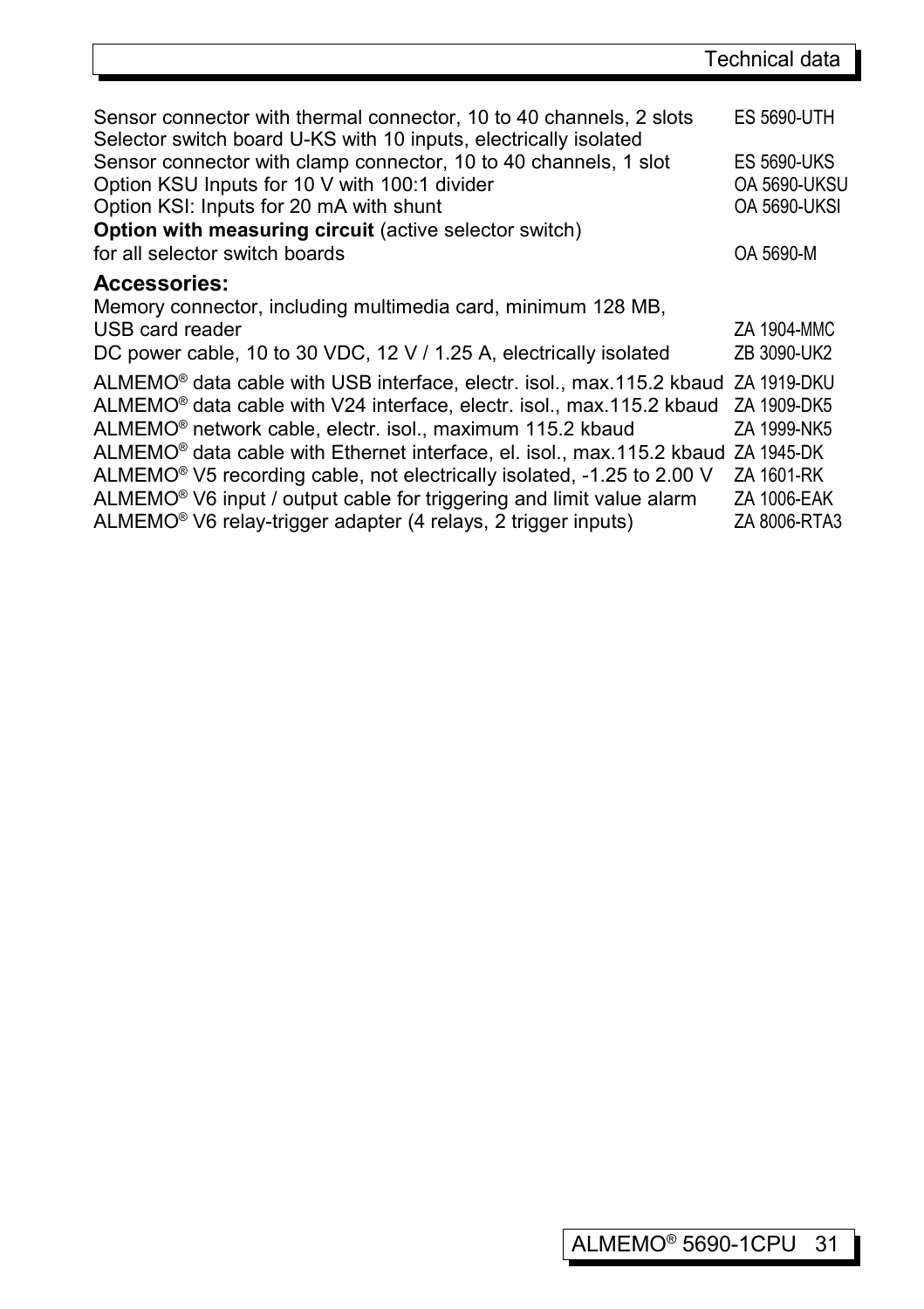# **14.2 Index**

| Accessories                          | 14.1           | 31             |
|--------------------------------------|----------------|----------------|
| active selector switch boards        | 7              | 16             |
| additional channels                  | 7.2            | 17             |
| <b>AMR-Control</b>                   | 4.1.3          | 12             |
| code switch                          | 7.3            | 18             |
| code switches                        | 9.3            | 21             |
| Code switches                        | 1              | 2f.            |
| Combination key                      | 9.1            | 21             |
| Commissioning                        | 5              | 13             |
| Configuration                        | 9.4            | 22             |
| Connecting the sensors / transducers | 7              | 16             |
| CPU measuring circuit board          | 7.3            | 17             |
| Data buffering                       | 6.6            | 16             |
| DC connection socket                 | 1              | $\overline{2}$ |
| DC socket                            | 6.1            | 14             |
| Device address                       | 9.3            | 21             |
| electrically isolated                | 7.4            | 19             |
| Electromagnetic compatibility        | 13             | 28             |
| element flag                         | 7.4            | 20             |
| External DC voltage supply           | 6.2            | 14             |
| file name                            | 10.2.2         | 23             |
| Ground socket                        | 1              | $\overline{2}$ |
| Housing                              | 14.1           | 30             |
| How the system functions             | 4.1            | 8              |
| Introduction                         | 4              | 8              |
| <b>ISO OFF</b>                       | 7.4            | 20             |
| Key                                  | 1              | $\overline{2}$ |
| Linearization                        | 11             | 25             |
| Mains operation                      | 6.1            | 14             |
| Measured data acquisition            | 10             | 22             |
| Measured value memory, internal      | 10.2.1         | 22             |
| <b>Measuring inputs</b>              | 14.1           | 17, 29         |
| <b>Measuring inputs</b>              | 1              | 3              |
| <b>Measuring operations</b>          | 4.1.2          | 10             |
| measuring point numbering            | 7.3            | 18             |
| measuring rate                       | $\overline{7}$ | 16             |
| Mehrpunktkalibration                 | 11             | 25             |
| Memory connector                     | 10.2.2         | 23             |
| Module U-MU                          | 1              | 3              |
| multimedia card                      | 10.2.2         | 23             |
| networking                           | 9.3            | 21             |
| Offline measurement                  | 10.2           | 22             |
| Online measurement with PC           | 10.1           | 22             |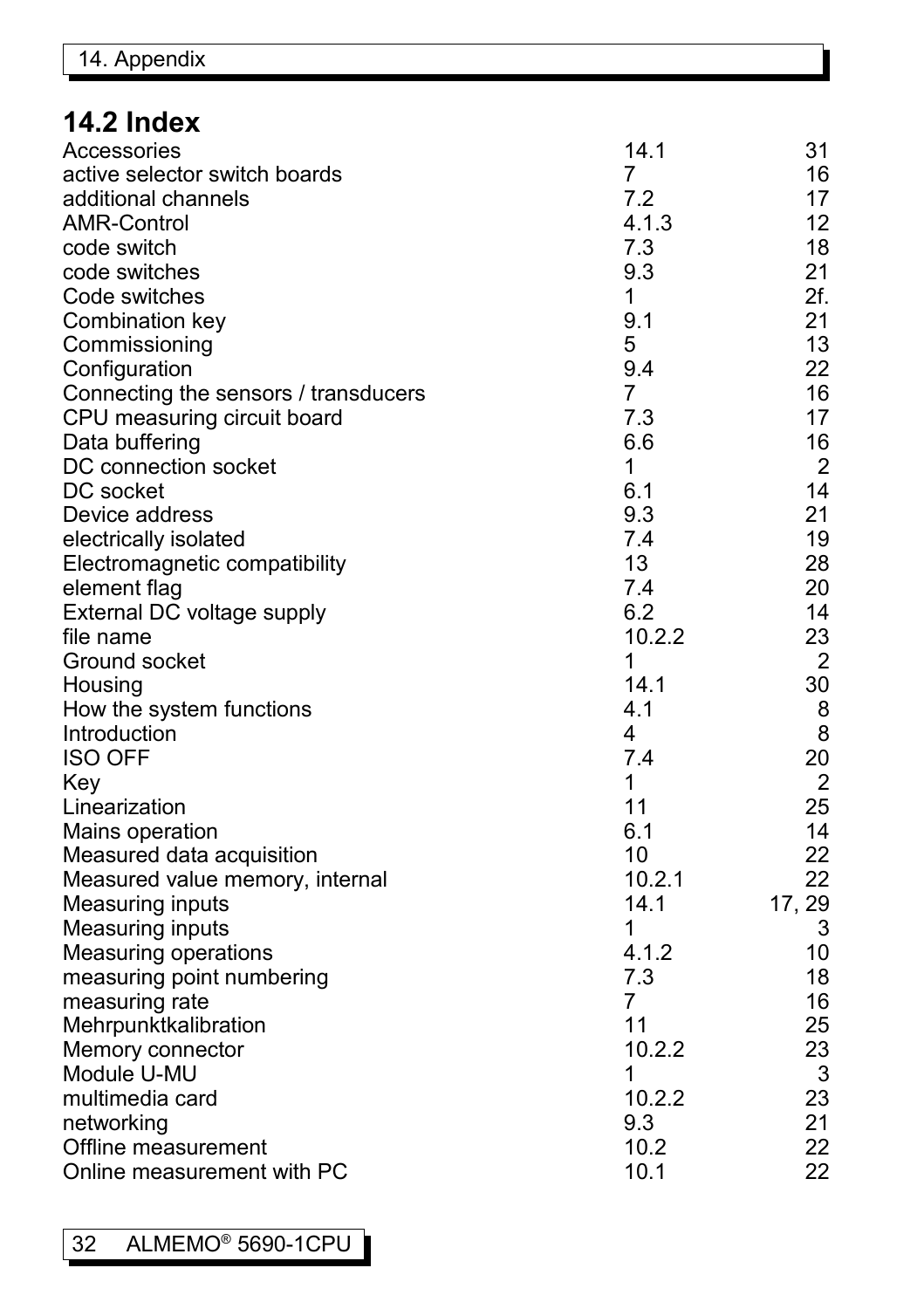|                                                          |                | Index                |
|----------------------------------------------------------|----------------|----------------------|
| Operating controls                                       | 1              | $\overline{2}$       |
| Operation with rechargeable battery                      | 6.3            | 14                   |
| Options                                                  | 14.1           | 30                   |
| Order no.                                                | 14.1           | 30                   |
| Output sockets                                           | 1              | $\overline{2}$       |
| Outputs                                                  | 8              | 20                   |
| passive selector switch boards                           | $\overline{7}$ | 16                   |
| Plug-in module AP                                        | 1              | 3                    |
| Plug-in module U-A10                                     | 1              | 3                    |
| Plug-in module U-KS                                      | 1              | 3                    |
| Plug-in module U-TH                                      | 1              | 3                    |
| Potential separation                                     | 7.4            | 19                   |
| Power supply                                             | 6              | 14                   |
| Power supply                                             | 14.1           | 29                   |
| Process control                                          | 4.1.3          | 11                   |
| Product overview                                         | 14.1           | 30                   |
| read out the measured data                               | 10.2.3         | 24                   |
| rechargeable batteries                                   | 6.3            | 15                   |
| rechargeable batteries                                   | 3.3            | 7                    |
| rechargeable battery module                              | 4.1            | 9                    |
| Rechargeable battery module                              | 14.1           | 30                   |
| reinitialization                                         | 6.5            | 15                   |
| scan time                                                | $\overline{7}$ | 16                   |
| Selector switch boards                                   | 7.3            | 17                   |
| selector switch boards                                   | 1              | 3                    |
| Sensor / transducer                                      | 7.1            | 16                   |
| Sensor programming                                       | 4.1.1          | 9                    |
| Sensor supply                                            | 6.4            | 15                   |
| Serial number and calibration data management            | 11             | 25                   |
| Sleep mode                                               | 10.2.4         | 24                   |
| Software                                                 | 4.1.3          | 12                   |
| Special measuring ranges                                 | 11             | 25                   |
| Standard delivery                                        | 3.2            | 7                    |
| Standard equipment                                       | 14.1           | 29                   |
| start / stop a measuring operation<br><b>Status LEDs</b> | 10.2.3<br>1    | 24<br>$\overline{2}$ |
|                                                          |                | 30                   |
| Suitable conditions                                      | 14.1<br>6.5    | 15                   |
| Switching ON / OFF                                       |                | 29                   |
| Technical data<br>total current requirement              | 14.1<br>6.4    | 15                   |
|                                                          | 12             | 26                   |
| Trouble-shooting<br>Warranty                             | 3.1            | 6                    |
| <b>WIN-Control</b>                                       | 4.1.3          | 13                   |
|                                                          |                |                      |

 $\mathbf{r}$ 

 $\overline{\mathbf{1}}$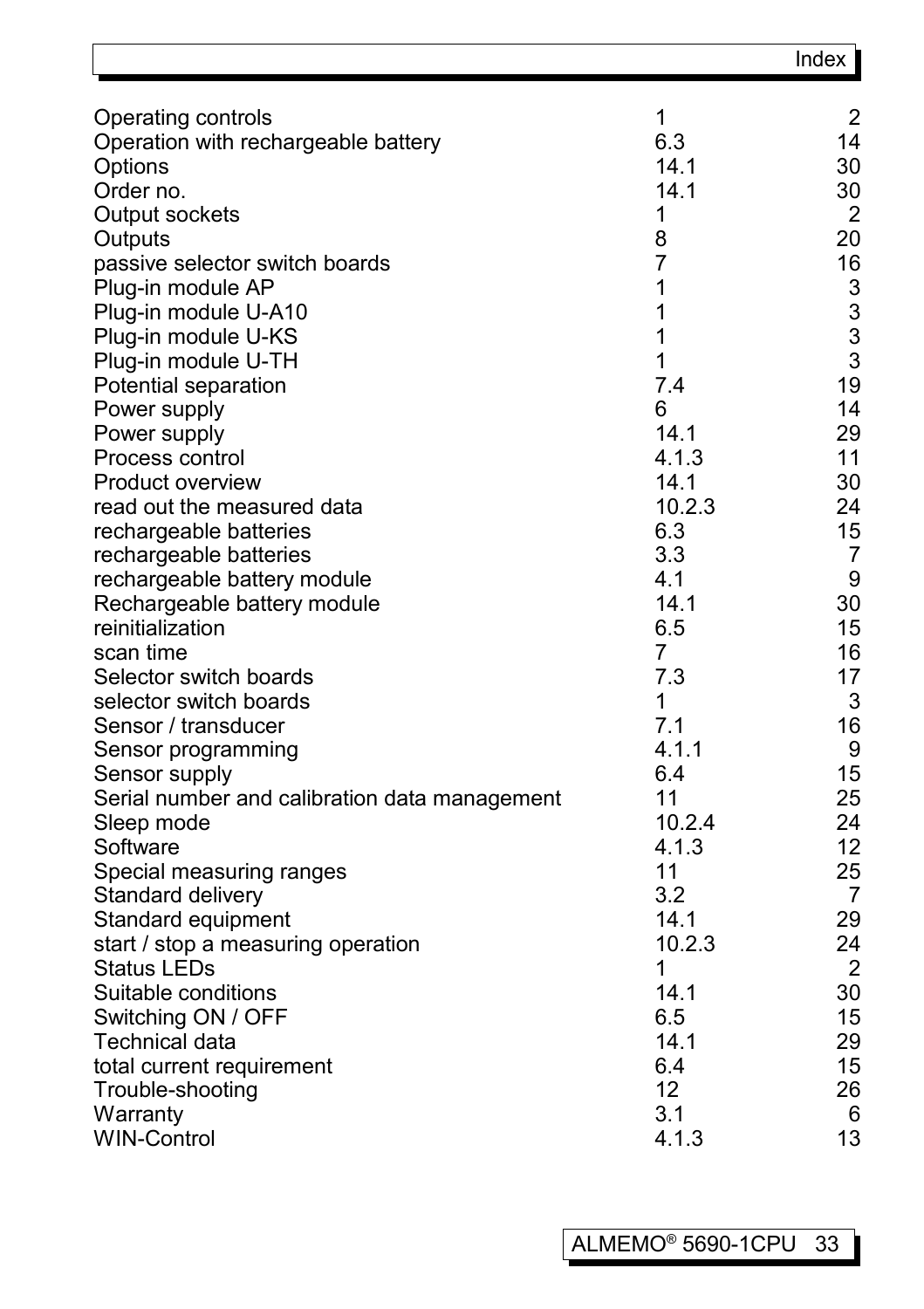# **14.3 your contact**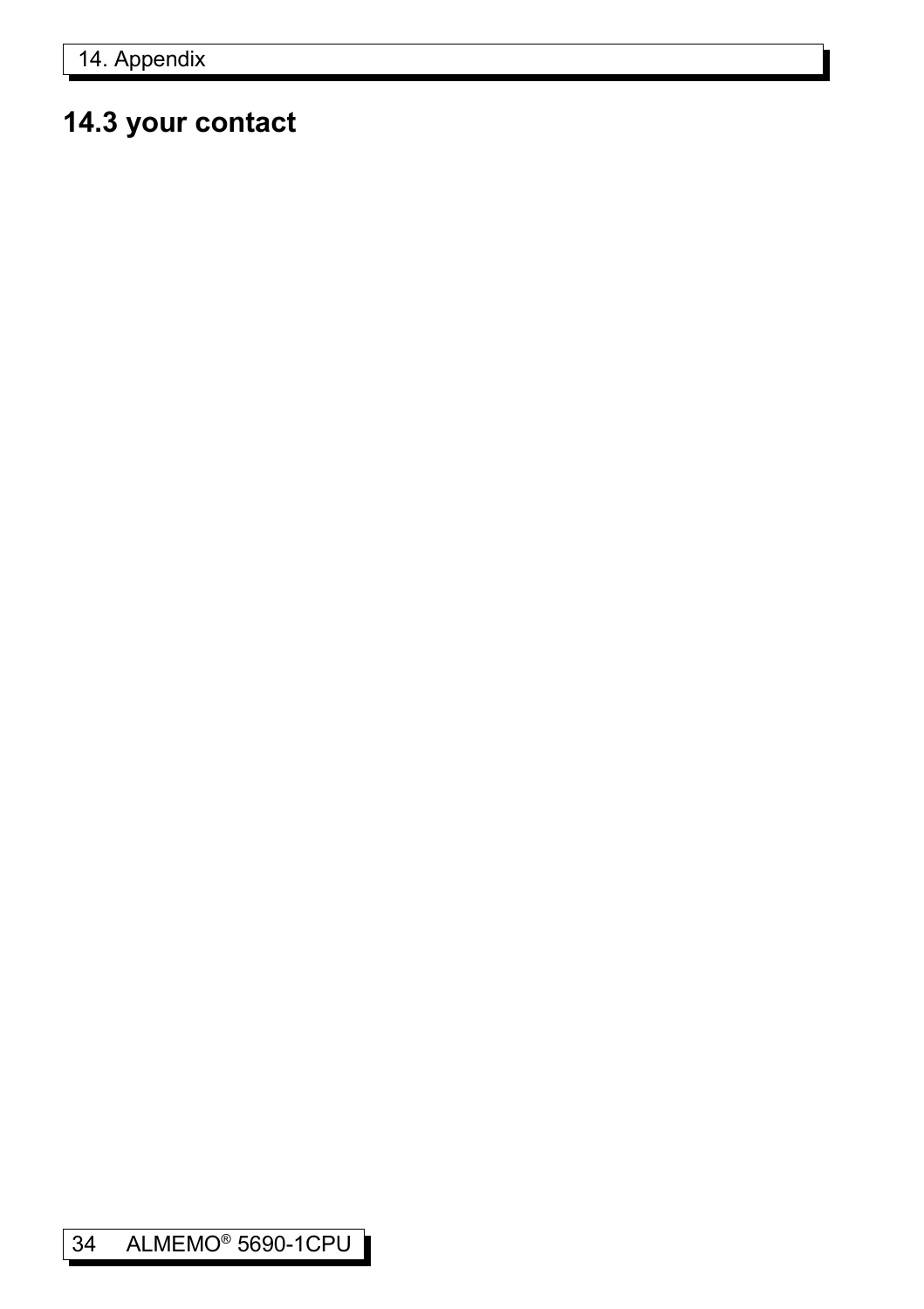I